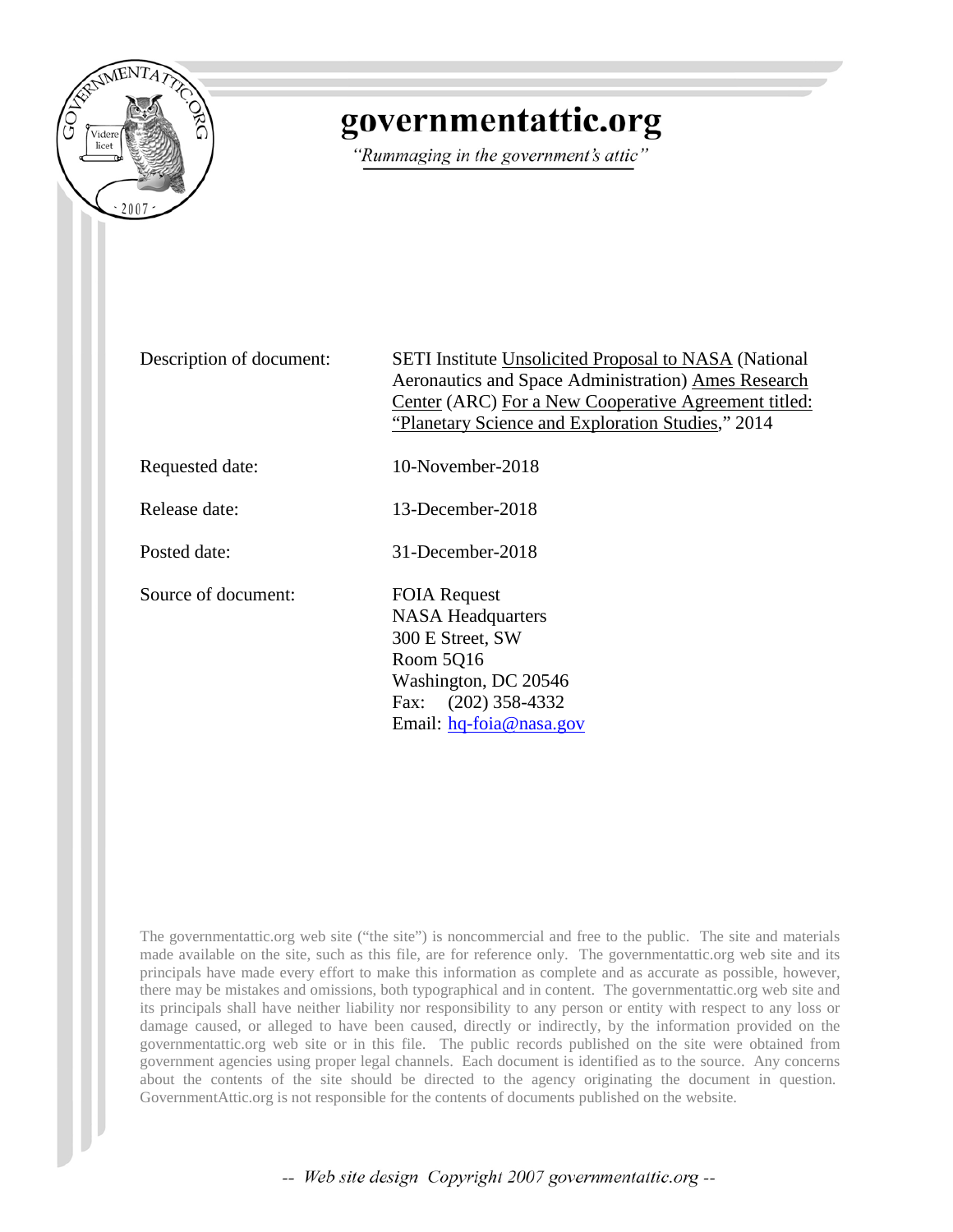National Aeronautics and Space Administration

**Headquarters**  Washington, DC 20546-0001



December 13, 2018

Office of Communications

FOIA: 19-NSSC-F-00090

Thank you for your Freedom of Information Act (FOIA) request dated November 10, 2018, and received November 13, 2018, at the NASA Headquarters FOIA Office. Your request will be processed by the NASA Headquarters FOIA Office on behalf of the NASA Shared Services Center (NSSC). Your request has been assigned as FOIA Case Number 19-NSSC-F-00090 and is for:

I request a copy of the Statement of Work for contract NNX14AT27A from NASA to the SETI Institute, awarded 9/12/2014.

I also request a copy of the successful proposal for this contract. I agree to omit proprietary financial information.

The NASA Headquarters program office(s) conducted a search for Agency records. We have identified one document consisting of 22 pages as responsive to your request. This document is releasable in full.

Please be advised that NNX14AT27A corresponds to a grant rather than a contract. There is no statement of work under a grant. However, the document we are releasing contains a description of the proposed research as well as a work plan.

Fees for processing this request are less than \$50.00 and are not being charged in accordance with 14 CFR §1206.504(f).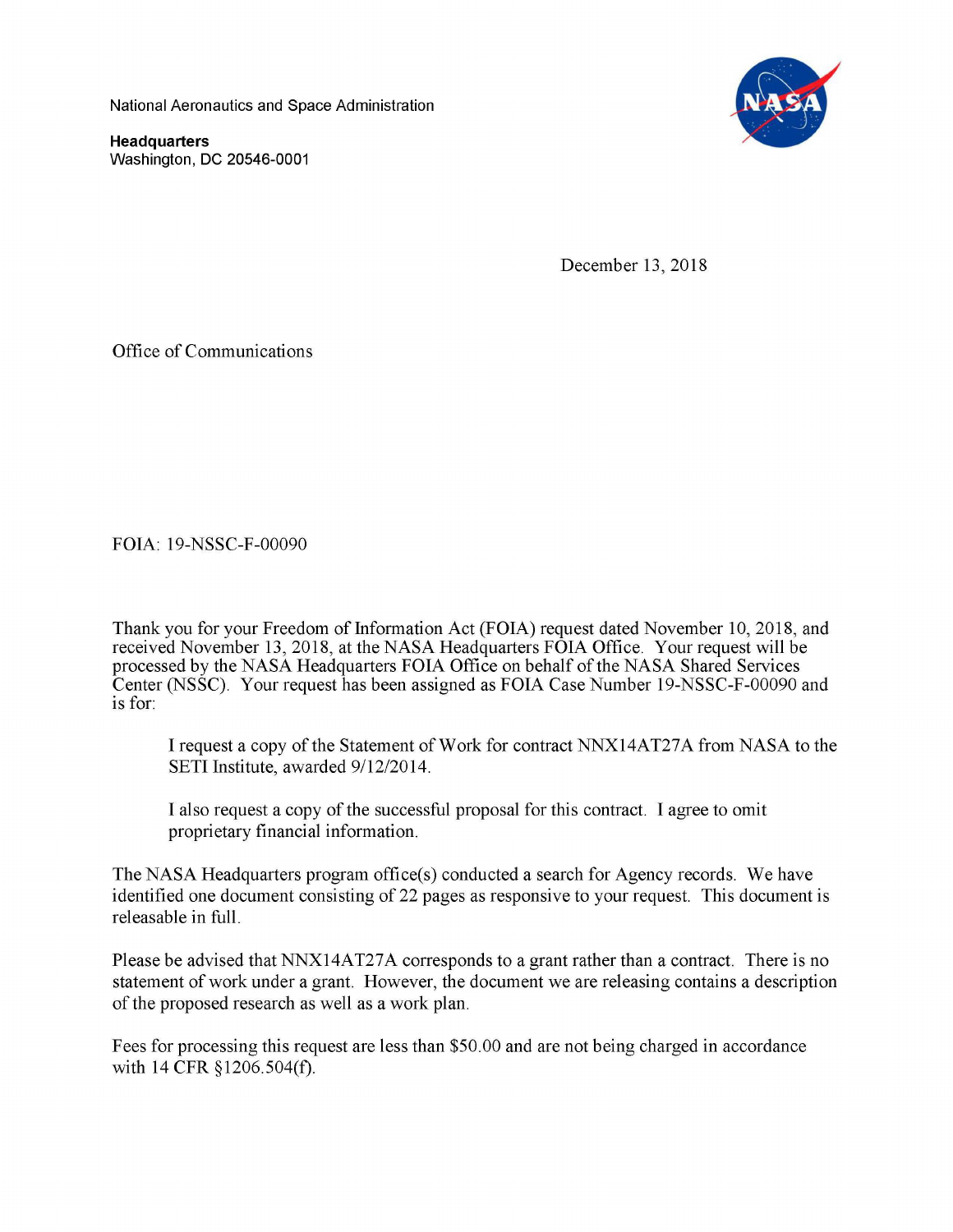If you have further questions, please feel free to contact me at  $hq$ -foia@nasa.gov or (202) 358-2339.

Sincerely,

 $\overline{\mathcal{C}}$  $\tau$ 

Martha Terry NASA FOIA Officer Headquarters, Office of Communications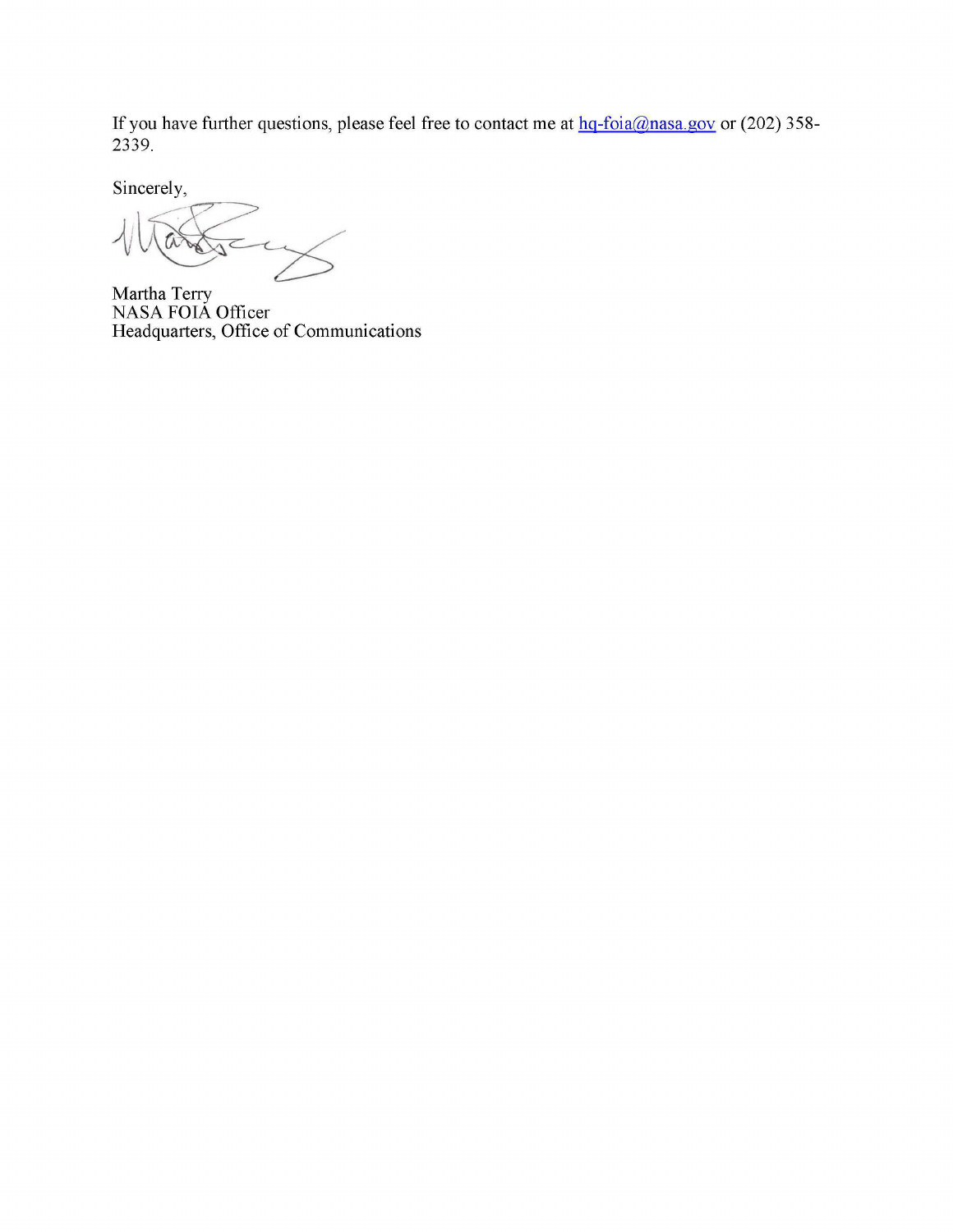

Carl Sagan Center for the Study of Life In The Universe 189 Bernardo Ave., Suite 100 Mountain View, CA 94043–5203 (650) 961–6633

# Unsolicited Proposal

To NASA Ames Research Center

For a New Cooperative Agreement titled:

# **"Planetary Science and Exploration Studies"**

Dr. Pascal Lee, Principal Investigator

Amount Requested Year 1: \$1,055,414

Date Submitted: June 23, 2014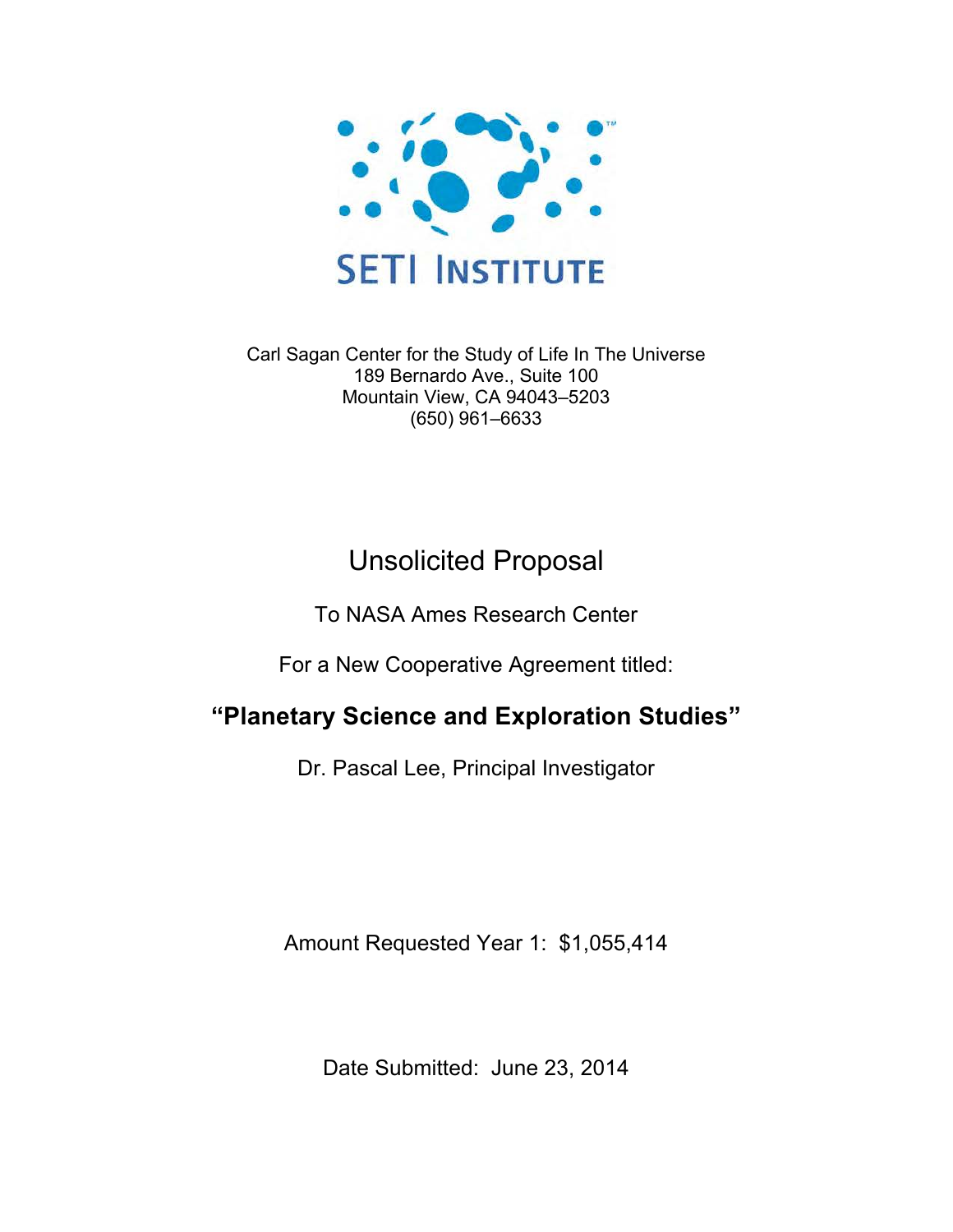

Carl Sagan Center for the Study of Life In The Universe 189 Bernardo Ave., Suite 100 Mountain View, CA 94043-5203 (650) 961-6633

The SETI Institute is a nonprofit 501(c)3 California Corporation.

Principal Investigator: Pascal Lee, SETI Institute 408-687-7103

SETI Institute Grants Office: Barbara Vance, Grants Administrator 650-960-4531

Debbie Kolyer, Grants Manager/AOR 650-960-4521

NASA Ames personnel: Christopher McKay, proposed Technical Officer 650-604-6864

This proposal, titled "Planetary Science and Exploration Studies" has not been submitted to any other Government Agency or NASA installation, nor is it a continuation or renewal of a previous Agreement. The original date of submission is June 23, 2014. The desired statting date is July 1, 2014. We request a duration of 4 years for this award.

Doblue Korty I

Debbie Kolyer, Grants Manager/AOR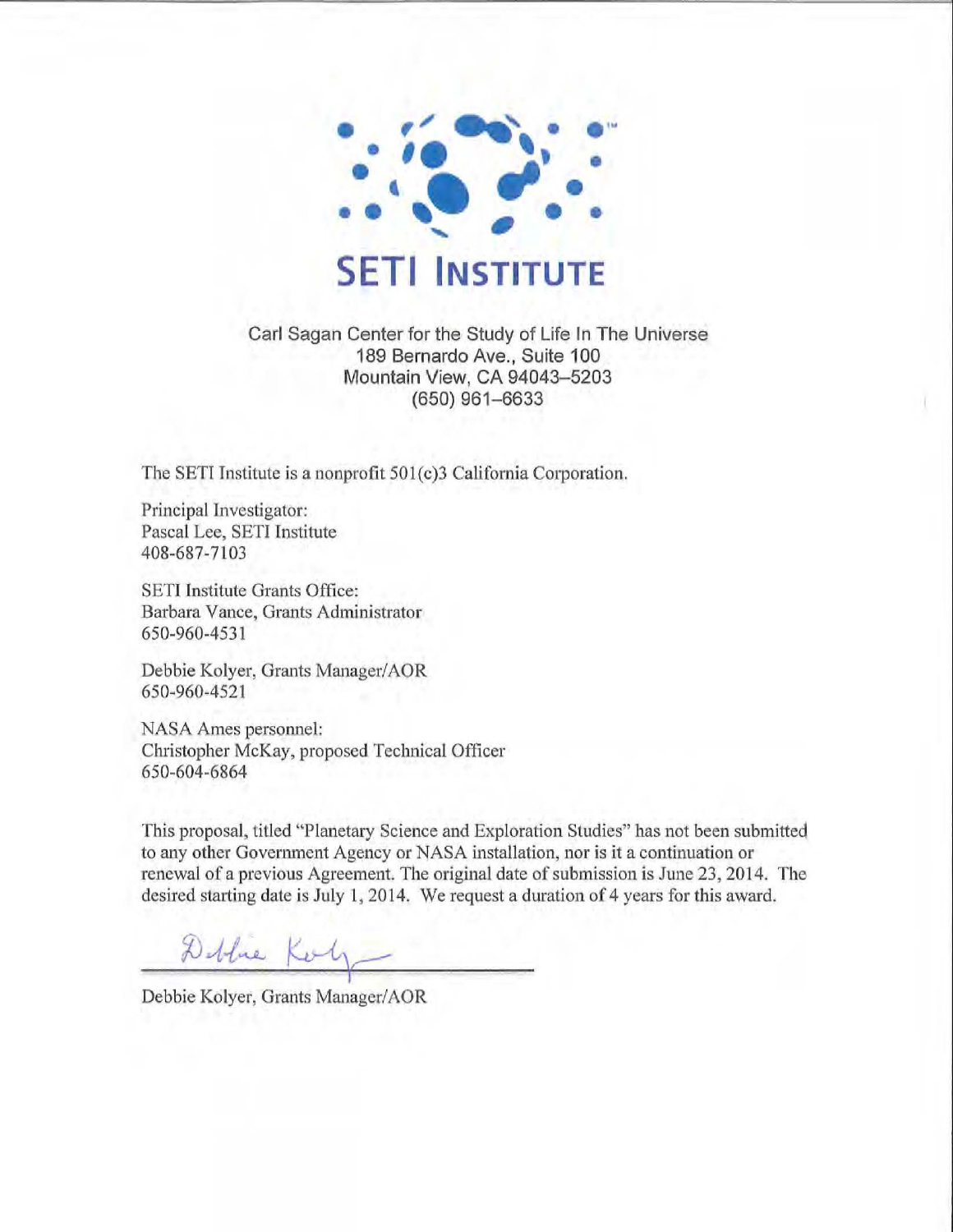# **Table of Contents**

| <b>Abstract</b>                                                                                           | $\overline{2}$ |
|-----------------------------------------------------------------------------------------------------------|----------------|
| <b>Background</b>                                                                                         | 3              |
| <b>Proposed Research</b>                                                                                  | 4              |
| A. Fundamental and Applied Planetary Science and Exploration Research                                     | 4              |
| <b>B. Planetary Analogs Field Research</b>                                                                | 5              |
| Impact of Proposed Work to Knowledge in the Field and<br><b>How it Builds on Previous Accomplishments</b> | 11             |
| <b>Relevance of Proposed Research to NASA Programs</b>                                                    | 13             |
| <b>Work Plan</b>                                                                                          | 14             |
| <b>Personnel</b>                                                                                          | 15             |
| <b>Facilities, Equipment and Logistics</b>                                                                | 16             |
| <b>Budget Justification</b>                                                                               | 17             |
| <b>Budget Details</b>                                                                                     | 21             |
| <b>Curriculum Vitae</b>                                                                                   | 23             |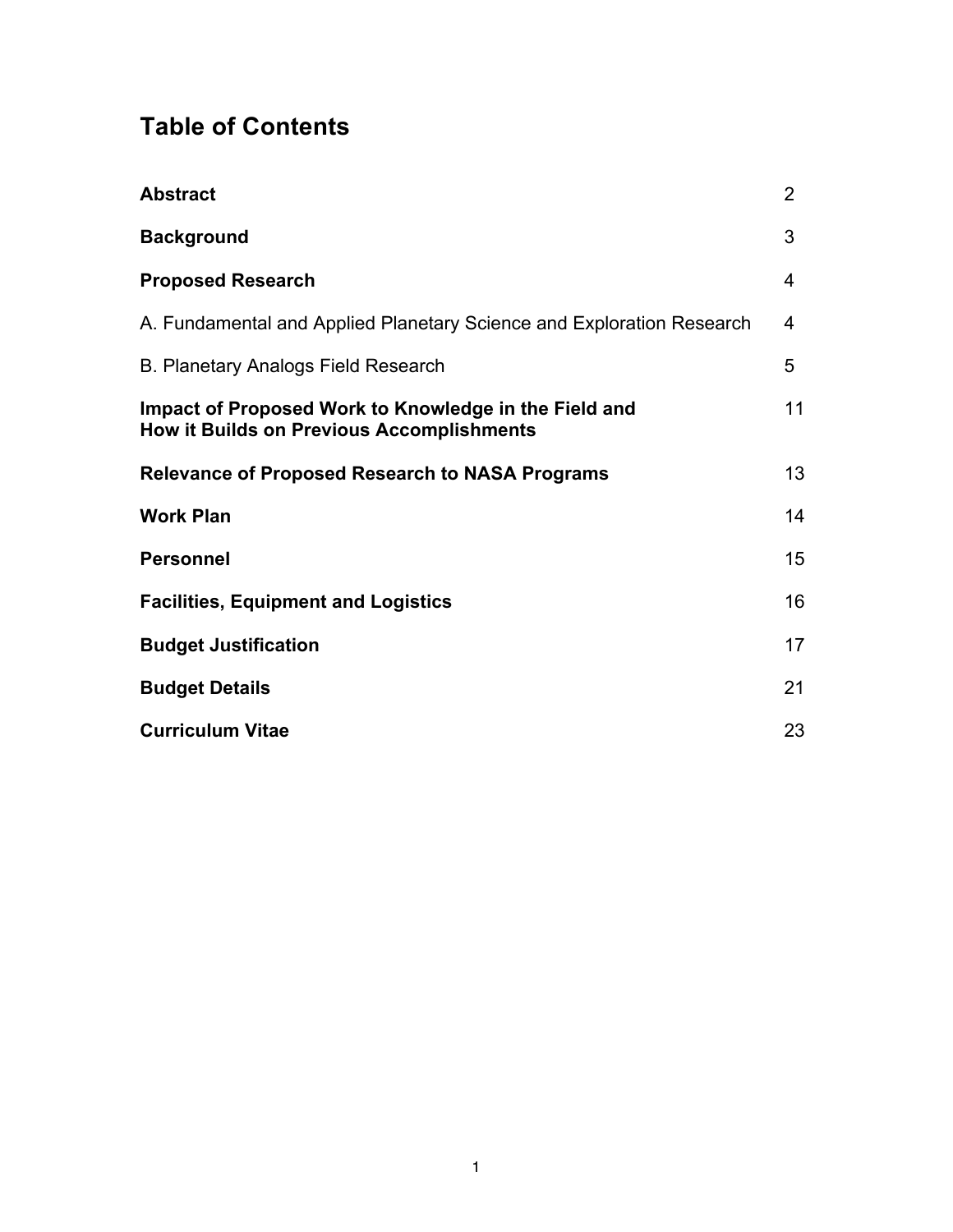### **Abstract**

A 4-year multidisciplinary research program supporting NASA's Strategic Plan and Science Plan goals and objectives is proposed.

The guiding theme for the proposed Science investigations is *Water in the Solar System*; that for the proposed Exploration work is *Steps to Humans on Mars*.

The proposed Science investigations will address central questions in planetary science and astrobiology by focusing on studies of the origin and evolution of water on planetary bodies, in particular via Earth-based and spacecraft investigations of physical, chemical, geologic, and hydrologic features, settings, properties, and processes on the Earth, the Moon, Mars, Asteroids and other small bodies, including the moons of Mars, Phobos and Deimos.

The proposed Exploration work will provide critical support to planning and implementing the future human exploration of Mars by helping achieve incremental steps towards this goal, in particular via the development, testing, and validation of new exploration concepts, technologies, systems, mission architectures, operations, and strategies for future robotic and human missions to the Moon, Near-Earth Asteroids, Phobos and Deimos, and Mars.

The proposed research will be carried out through a combination of theoretical and concept studies, spacecraft mission data analysis, field investigations in terrestrial analog environments, and collaborative workshops.

The proposed effort will build on two decades of related investigations led by the proposing PI, including field studies at the NASA Haughton-Mars Project on Devon Island, High Arctic. Coordination of the proposed research activities with NASA's Solar System Exploration Research Virtual Institute (SSERVI) will be sought whenever appropriate.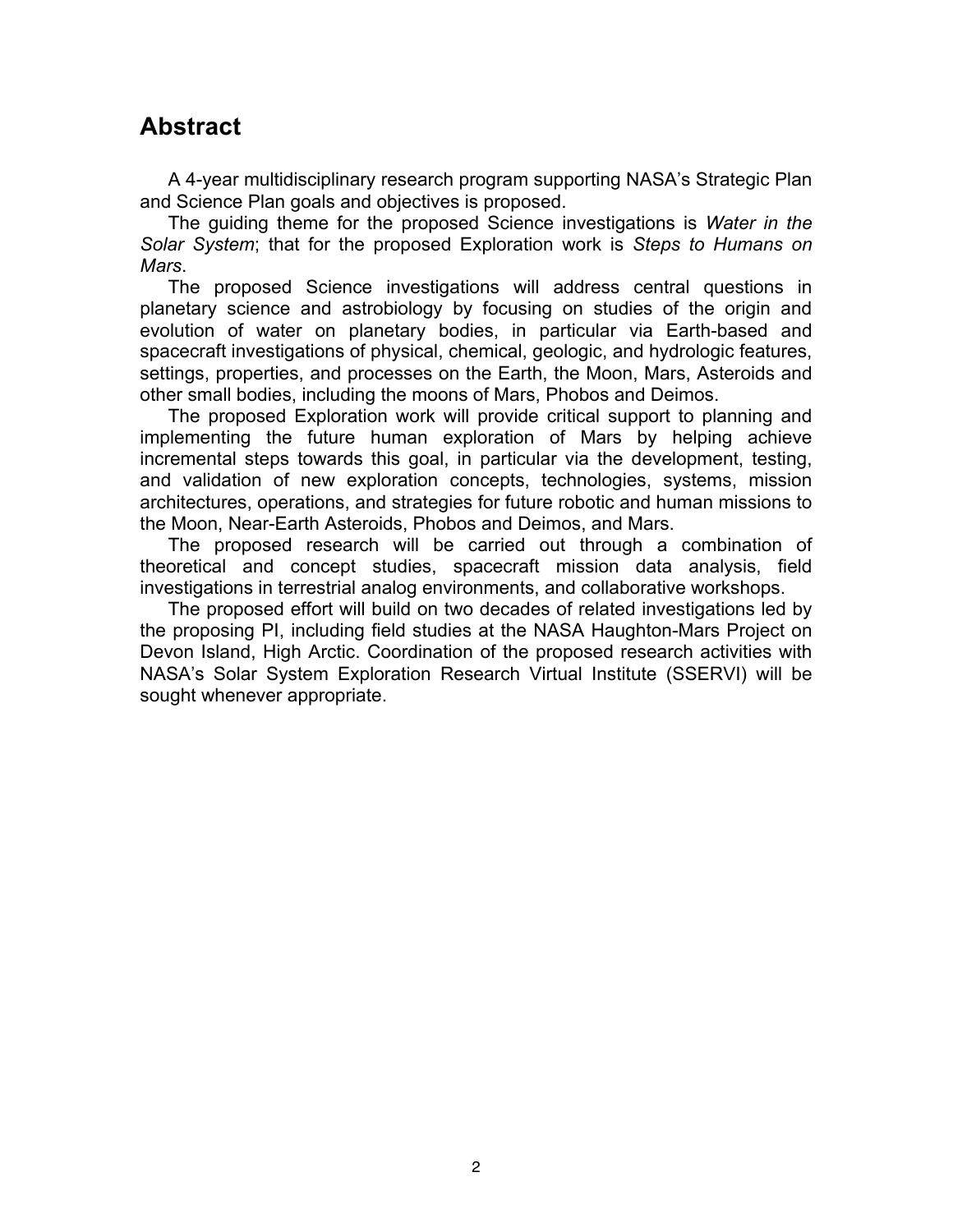# **Background**

The *NASA Strategic Plan 2014* document outlines NASA's current Strategic goals and objectives. Those goals and objectives to which the proposed research will be relevant are listed in Table 1.

|  |                                     |  |  | Table 1. NASA Strategic Plan 2014 goals and objectives to which the |  |  |
|--|-------------------------------------|--|--|---------------------------------------------------------------------|--|--|
|  | proposed research will be relevant. |  |  |                                                                     |  |  |

| <b>NASA Strategic Goal</b>                                                                  | <b>NASA Objective</b> |                                                                                                                                                                                                            |  |  |
|---------------------------------------------------------------------------------------------|-----------------------|------------------------------------------------------------------------------------------------------------------------------------------------------------------------------------------------------------|--|--|
| <b>1.</b> Expand the frontiers of<br>knowledge, capability, and<br>opportunity in space, by | 1.1                   | Expand human presence into the solar system and to the surface of Mars to<br>advance exploration, science, innovation, benefits to humanity, and international<br>collaboration.                           |  |  |
| empowering the NASA<br>community to:                                                        | 1.5                   | Ascertain the content, origin, and evolution of the solar system and the potential<br>for life elsewhere.                                                                                                  |  |  |
|                                                                                             | 2.4                   | Advance the Nation's STEM education and workforce pipeline by working<br>collaboratively with other agencies to engage students, teachers, and faculty in<br>NASA's missions and unique assets.            |  |  |
| 3. Serve the American<br>public and accomplish our<br>Mission by effectively                | 3.1                   | Attract and advance a highly skilled, competent, and diverse workforce, cultivate<br>an innovative work environment, and provide the facilities, tools, and services<br>needed to conduct NASA's missions. |  |  |
| managing our people.<br>technical capabilities, and                                         | 3.2                   | Ensure the availability and continued advancement of strategic, technical, and<br>programmatic capabilities to sustain NASA's mission.                                                                     |  |  |
| infrastructure, by working<br>together to:                                                  | 3.4                   | Ensure effective management of NASA programs and operations to complete<br>the mission safely and successfully.                                                                                            |  |  |

The *NASA Science Plan 2014* document outlines NASA's current Science goals and objectives, in particular NASA SMD's Planetary Science Goals. The latter were developed in response to both the objectives of the NASA Strategic Plan 2014 (Objective #1.5 in Table 1) and the priorities identified in the NRC's planetary science decadal survey document titled "*Vision and Voyages for Planetary Science in the Decade 2013-2022"* (NRC, 2011). Those SMD Planetary Science Goals to which the proposed research will be relevant are listed in Table 2.

**Table 2. NASA Strategic Plan 2014 Objective #1.5, NASA Science Plan 2014 Planetary Science goals, and NRC Decadal Survey Priorities to which the proposed research will be relevant.**

| <b>NASA</b><br><b>Strategic</b><br><b>Objective</b> | <b>NASA SMD Planetary Science Goals</b>                                                                                           | <b>Decadal Survey Priority</b><br>(Associated SMD Science<br>Goals in parentheses) |  |  |  |  |  |
|-----------------------------------------------------|-----------------------------------------------------------------------------------------------------------------------------------|------------------------------------------------------------------------------------|--|--|--|--|--|
| Ascertain<br>the<br>content,                        | 1. Explore and observe the objects in the solar system to<br>understand how they formed and evolve.                               | a. Building New Worlds -<br>advance the<br>understanding of solar                  |  |  |  |  |  |
| origin, and<br>evolution                            | 2. Advance the understanding of how the chemical and physical<br>processes in our solar system operate, interact, and evolve.     | system beginnings (1, 2)                                                           |  |  |  |  |  |
| of the<br>solar<br>system<br>and the                | 3. Explore and find locations where life could have existed or<br>could exist today.                                              | b. Planetary Habitats -<br>search for the<br>requirements for life $(3, 4)$        |  |  |  |  |  |
| potential<br>for life<br>elsewhere.                 | 4. Improve our understanding of the origin and evolution of life<br>on Earth to quide our search for life elsewhere.              | c. Workings of Solar<br>Systems - reveal<br>planetary processes                    |  |  |  |  |  |
|                                                     | 5. Identify and characterize objects in the solar system that<br>pose threats to Earth, or offer resources for human exploration. | through time $(1, 2, 5)$                                                           |  |  |  |  |  |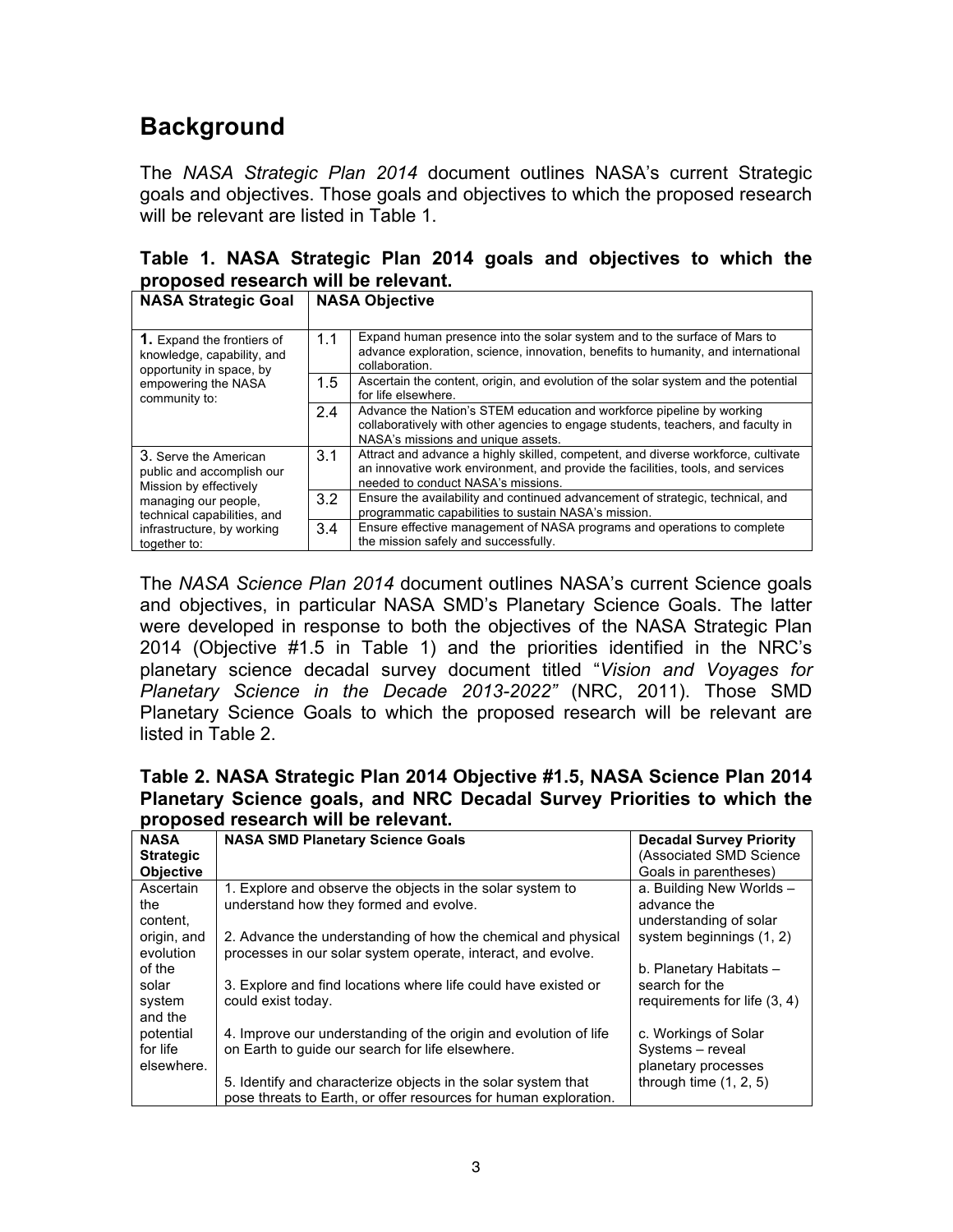### **Proposed Research**

The proposed research is divided into two classes of activities: A) Fundamental and Applied Planetary Science and Exploration Research not conducted in the field; B) Planetary Analogs Field Research.

### **A. Fundamental & Applied Planetary Science & Exploration Research.**

The proposing PI will cooperate with NASA in achieving its Strategic Plan 2014 and Science Plan 2014 goals and objectives listed in Tables 1 and 2 by providing support in the following areas:

- Investigations of the origin, evolution, distribution, accessibility, and usability of H2O and water of hydration on the Moon, Mars, Asteroids, and the moons of Mars.
- Investigations of the geologic features, processes, and evolution of the Moon, Mars, Asteroids, and the Moons of Mars, with particular emphasis on the physics of their regolith.
- Conception and development of novel planetary science and exploration missions to advance our scientific understanding of the Moon, Mars, NEAs, and the moons of Mars.
- Convening and organization of NASA-co-sponsored planetary science and exploration conferences and workshops in connection with the science and exploration of the Moon, Mars, NEAs, and the moons of Mars.
- Education and Public Outreach activities related to the science and exploration of the Moon, Mars, NEAs, and the moons of Mars.

Examples of research investigations to be funded through the proposed cooperative agreement might include:

- Further synthesis studies of spacecraft and meteoritic data to constrain the abundance and distribution of water inside Phobos and Deimos.
- Development of spacecraft mission concepts to investigate Phobos and Deimos & serve as precursors for eventual human missions to Mars orbit.
- Surveys of deep drilling technologies that applicable to accessing potential deep-seated liquid aquifers on Mars (in the Martian crust).

The proposed research would be supported in full or in part by NASA, and where approved by NASA, would involve partnerships with other non-NASA organizations, including non-profits (*e.g.,* the Mars Institute, a NASA partner based at the NASA Research Park (NRP) at NASA Ames Research Center (ARC)), commercial and industry partners (*e.g.,* Moon Express Inc., a NASA partner also based at the NRP), and academia.

The proposed research will build on the proposing PI's two decades of successful planetary science and exploration research experience and cooperative partnerships with NASA and non-NASA organizations.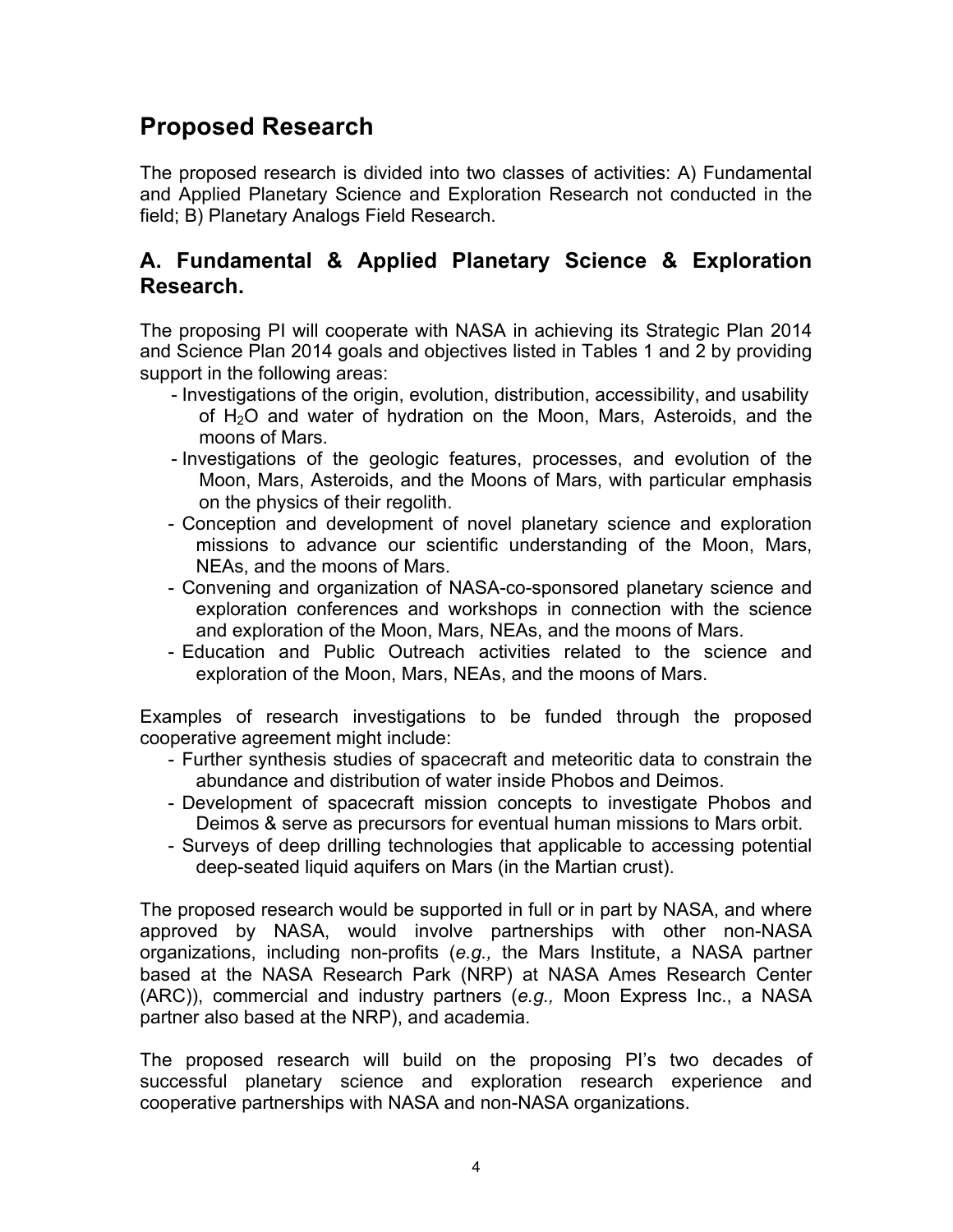### **B. Planetary Analogs Field Research**

NASA is pursuing an ambitious program of exploration and discovery with robotic and human missions to the Moon and Mars, and options for potential intermediate missions to NEOs and Phobos and Deimos as well. In this context, *terrestrial planetary analog environments* play a key role in enabling comparative planetary science studies, technology maturation, surface operations planning, and human experience building.

*Planetary analogs may be defined as natural or artificial (lab) terrestrial environments, features, or processes, similar or relevant in specific ways to possible counterparts on other planets* (Lee and McKay 2006).

Over the past two decades, the proposing PI has led the "NASA Haughton-Mars Project" (HMP), an international multidisciplinary field research project centered on the scientific study of the Haughton impact structure and surrounding terrain, Devon Island, High Arctic, viewed as a terrestrial analog for the Moon and Mars. The rocky polar desert setting, geologic features and biological attributes of the site offer unique insights into the possible evolution of Mars - in particular the history of water and of past climates on Mars -, the effects of impacts on Earth, the Moon, and on other planetary bodies, and the possibility of life in extreme environments.

The HMP comprises a Science program focused on advancing scientific knowledge of the site itself - and, by comparison, of other planetary bodies -, and an Exploration program that *uses* the site to develop the technologies, strategies, and human experience needed to plan future Moon, Mars, NEA, Phobos and Deimos exploration missions by robots and humans.

Since 2000, the HMP has been successfully managed for NASA by the SETI Institute under Cooperative Agreements NCC2-1185, NCC2-1416, and NNX08AO59A (P. Lee PI at SETI Institute, C. P. McKay Technical Monitor at NASA ARC).

The research proposed below includes additional investigations at the Haughton impact structure site and investigations at other planetary analog sites.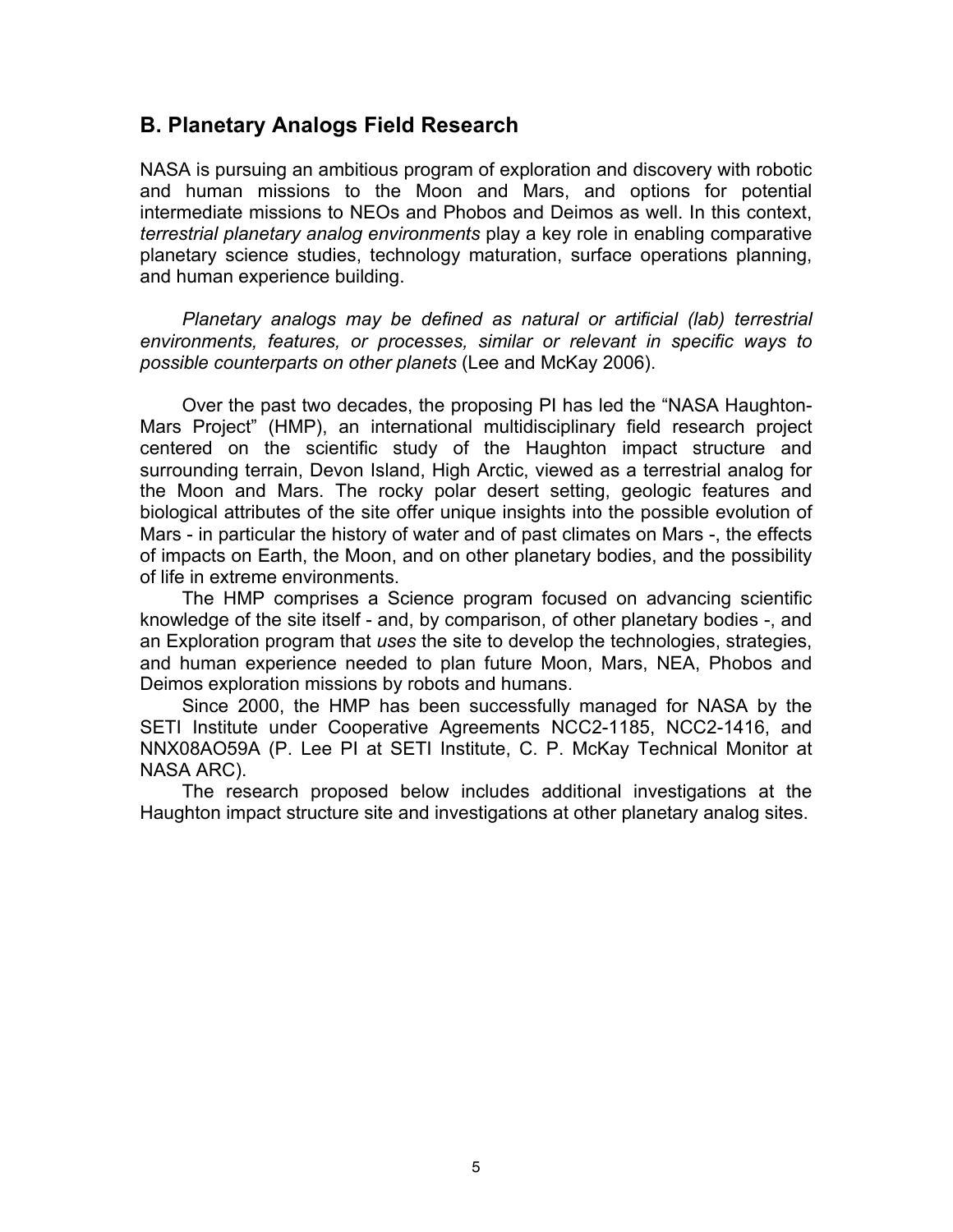

Fig. 1: The Haughton-Mars Project Research Station (HMP RS) on Devon Island, High Arctic (Photo HMP-2006/P. Lee).

#### **B.1 Science Program**

#### *B.1.1 Objectives*

Planetary Geology and Astrobiology are key themes in NASA's Science Mission. We propose a program of scientific investigations that will focus on the following outstanding issues in Planetary Geology and Astrobiology:

#### *a) Mars Environment and Life.*

Questions: - How have environmental conditions on Mars evolved over time?

 - To what extent has liquid water been available at/near the martian surface over time?

We propose to examine the geologic record of Mars as revealed in orbital and surface spacecraft data, and to interpret this record in light of data collected in terrestrial analog environments.

#### *b) H2O in Arid Environments.*

Questions: - How does  $H_2O$  occur and persist in association with lava tubes and impact structures in terrestrial arid environments?

- What are the implications for the Moon, Mars and other planetary bodies?

We propose to investigate the hydrologic processes involved in the occurrence and persistence of  $H_2O$  in all its forms in lava tubes and impact structures in terrestrial arid environments, in particular the specific physical, chemical, and geologic conditions allowing liquid  $H_2O$ -rich habitats to exist in these settings.

#### *c) Impact Cratering and Deep Sampling* Questions:

- Can hypervelocity impacts expose unshocked deep subsurface materials?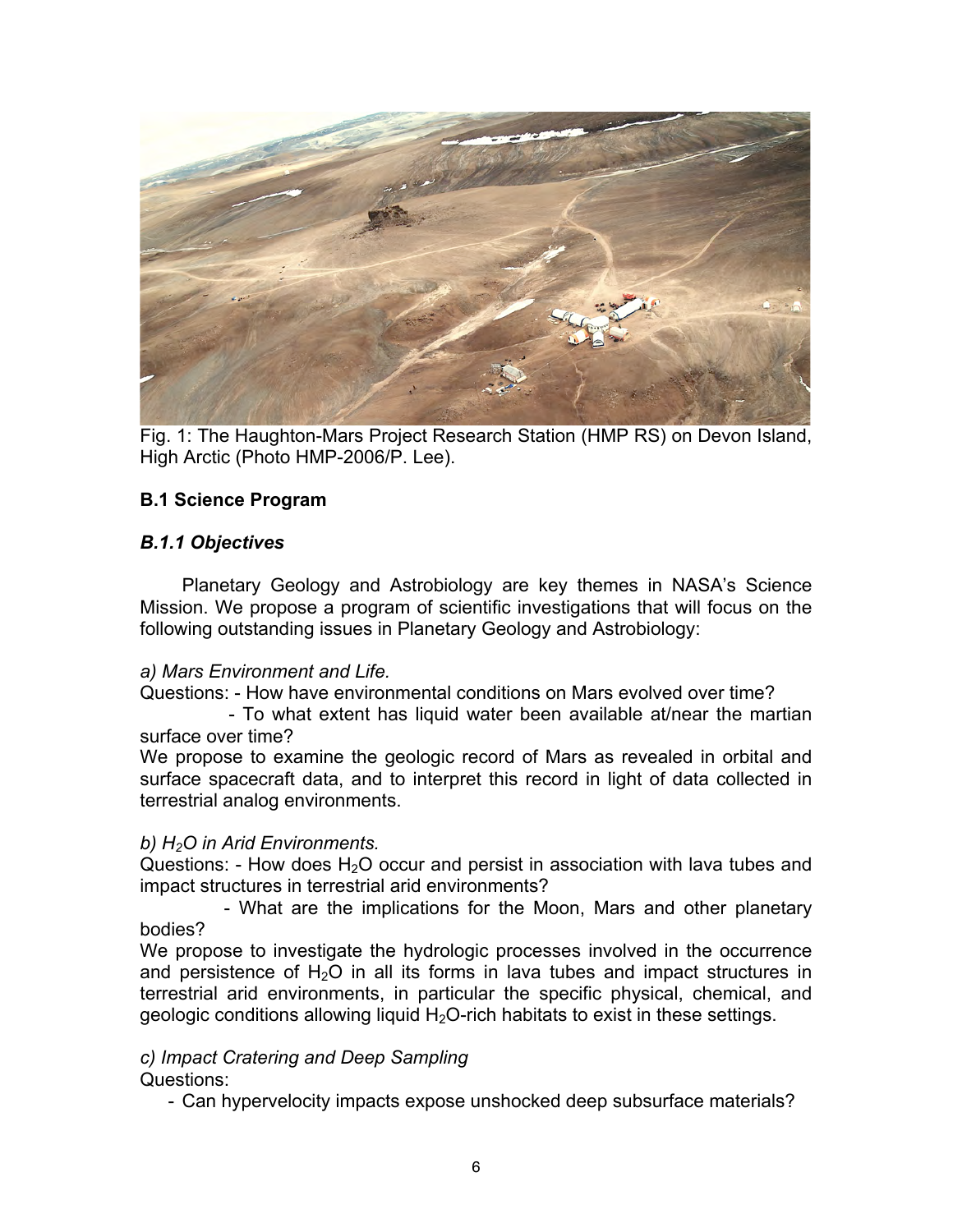- What are implications for needing to conduct deep-drilling on the Moon and Mars in order to access well-preserved deep samples?

 - How are denudation rates on Mars constrained by the recent discovery of distal impact ejecta remnants at Haughton Crater?

We propose to survey the occurrence of deep subsurface materials having escaped substantial shock metamorphism at large terrestrial impact structures and to examine implications for the need to undertake deep drilling on other planetary bodies.

#### *B.1.2 Approach and Tasks*

Field studies in Planetary Geology and Astrobiology in *terrestrial planetary analog environments* are a powerful approach to addressing the objectives of the proposed research. The above questions are reformulated as specific hypotheses we propose to test through field-based analog studies:

#### *Hypothesis 1: Cold Mars:*

The record of aqueous processes on Mars does not imply any substantial episode of climatic warmth and wetness and is consistent with a predominantly cold climate prevailing throughout Mars's history, with arid cold climate regions on Earth providing relevant (although not necessarily identical) analogs.

#### *Hypothesis 2: H2O Enhancement in Lava Tubes and at Impact Structures*:

In arid regions on Earth, basaltic lava tubes and impact structures are local environments exhibiting systematic enhancement in  $H_2O$  mobilization, accumulation, and persistence.

#### *Hypothesis 3: Impacts Can Sample Deep at Low Shock:*

Hypervelocity impacts may excavate solid planetary materials from the deeper subsurface (transient crater depths) that escape substantial shock metamorphism.

To test Hypothesis 1, we propose to systematically search for, and investigate the nature, origin, and evolution of a variety of geologic features attributable to  $H<sub>2</sub>O$  processes in arid cold-climate regions on Earth that may offer possible parallels with specific morphologic and contextual counterparts observed on Mars. Focus will be placed on analogs for: 1) liquid  $H_2O$  flow features such as small valley networks, outflow channels, gully systems, and deltaic deposits; 2)  $H_2O$  ponding features such as paleoshorelines, paleolacustrine deposits, and paleomarine deposits; 3)  $H<sub>2</sub>O$  ice flow features such as glaciers, rock glaciers, debris aprons, and glacial trough valleys; 4)  $H_2O$ freeze-thaw features such as patterned ground, ice-cored mounds, and alas valleys.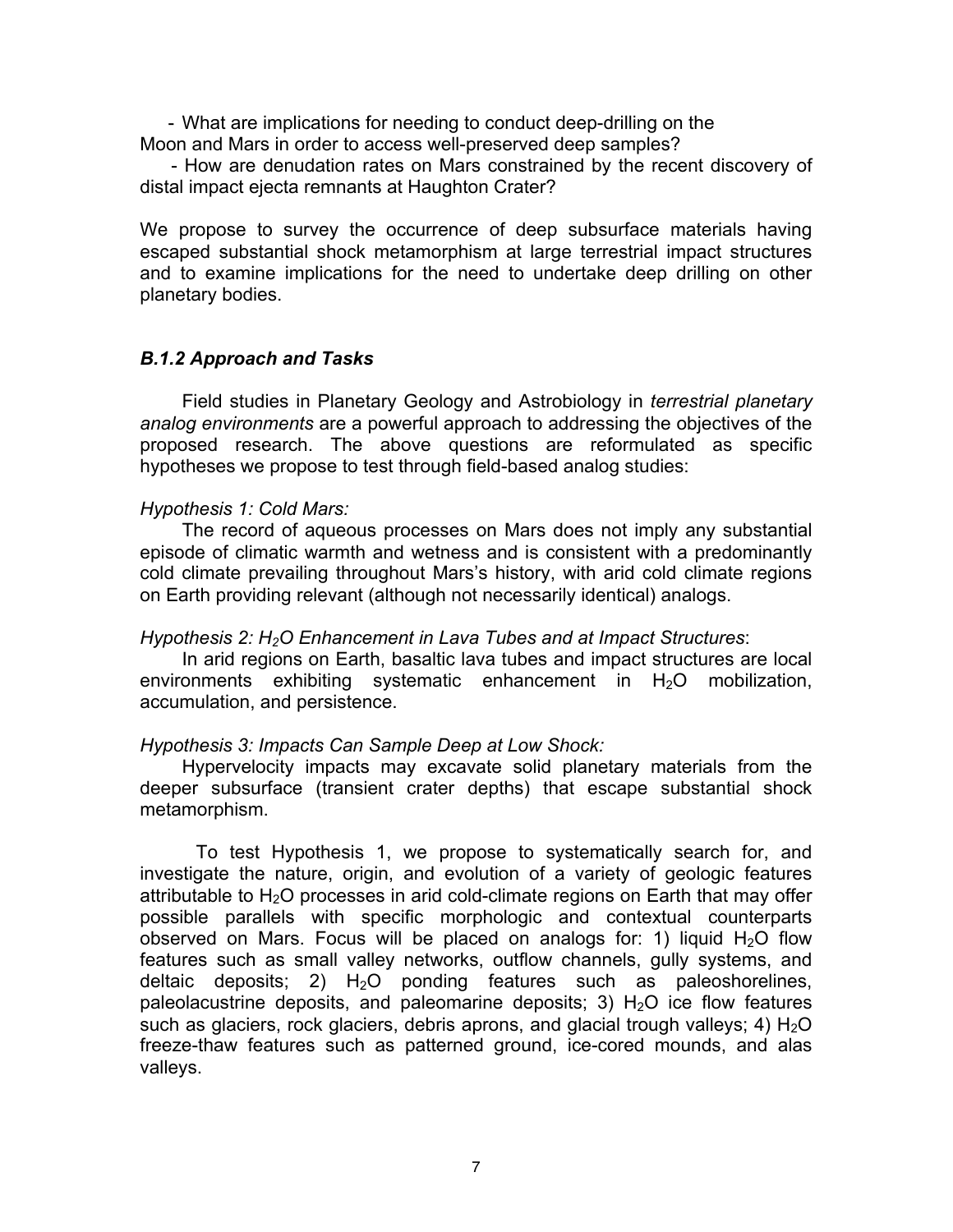To test Hypothesis 2, we will investigate lava tubes and impact structures set in arid environments and examine any evidence of associated enhancements in  $H<sub>2</sub>O$  abundance past or present in contrast to surrounding features and terrain. Quantitative environmental data (P, T, RH) will be systematically logged in select locations both inside and outside lava tubes and impact structures, and  $H_2O$ bearing samples will be collected for compositional analysis (mineral and isotopic) and dating (oxygen isotopes).

To test Hypothesis 3, we will survey polymict impact breccia deposits associated with several well-preserved impact structures and search for any occurrence of low-to unshocked samples among the deepest excavated lithologies exposed.

#### **B.2. Exploration Program**

#### *B.2.1 Objectives*

The main objectives of our proposed Exploration Program are to assist NASA in achieving the goals of its Science and Exploration Missions by:

1) providing support to NASA in the definition, implementation (science, logistical support and flight support) and analysis of concept studies, scientific investigations, systems development, operations tests, and analog field campaigns;

2) providing support to NASA in the study, evaluation, and selection of terrestrial planetary analog sites and of landing and surface operations sites on the Moon, Mars, NEOs, Phobos & Deimos;

3) providing support to NASA in the definition, implementation and analysis of Science & Exploration missions, and Surface Science & Exploration Operations, on the Moon, Mars, NEOs, Phobos & Deimos.

4) providing support to NASA, whenever appropriate, in meeting the Agency's International collaboration and partnership goals, in particular as part of NASA's role in the Global Exploration Strategy.

5) providing support to NASA in meeting the agency's Education and Public Outreach goals.

6) providing advice to NASA whenever appropriate to help the Agency achieve it goals.

Terrestrial planetary analog environments play a critical role in helping plan and prepare for future planetary exploration by robotic systems and/or humans. Analog sites may offer relevant science content and/or operational challenges that will be key in driving the definition of requirements and in developing the new technologies, strategies, and human experience needed to "safely" take the next steps in planetary exploration.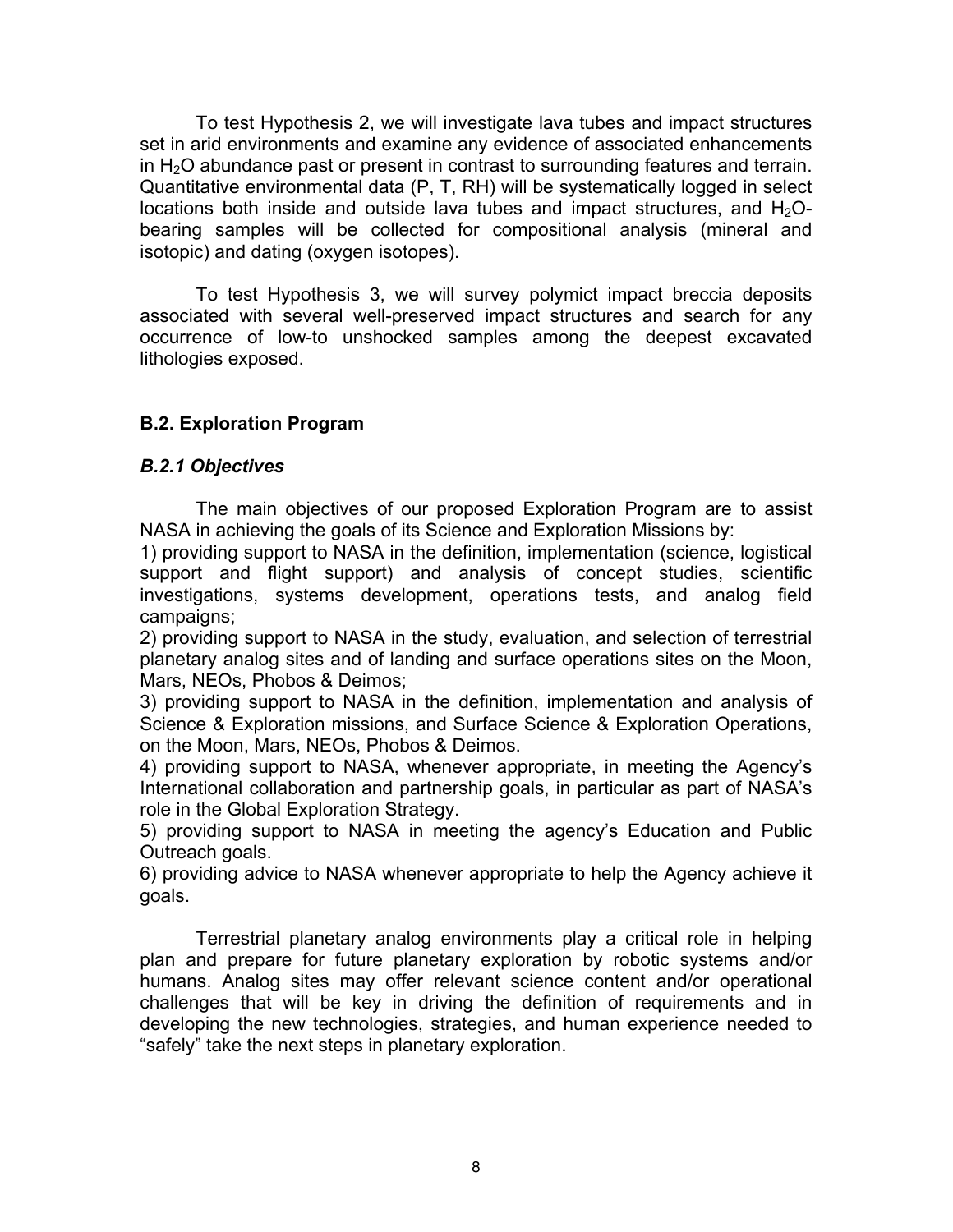Note: The following five factors need to be considered in assessing the *value* of a planetary analog: 1) Aspect; 2) Applications; 3) Functions; 4) Fidelity; and 5) Cost-effectiveness (Lee and McKay 2007).

*Aspects*. The most common broad planetary analog aspects considered are: climate, geology, biology, terrain, operations, and "other". Within each aspect, a variety of sub-aspects may be considered.

*Applications*. Two categories of planetary analog applications are readily distinguished: science and exploration. Science applications encompass comparative planetology and astrobiology, including science instrument development. Exploration applications include integrated technology development and human exploration preparation.

*Functions*. Planetary analogs can serve four functions. They may help: a) learn, b) test; c) train; and/or d) engage. In the latter case, they may help engage the public, students, and international partners.

*Fidelity*. A given analog may offer different levels of fidelity depending on the aspects, applications, and functions considered. The fidelity of a planetary analog is ideally assessed using a fidelity scale. In practice, a scale distinguishing simply *low*, *medium*, and *high* fidelity analogs may be sufficient. Low fidelity means that important factors in a comparative study are lacking, making the analogy potentially difficult to interpret. High fidelity means that all significant factors in a comparison are adequately simulated or approximated sufficiently well.

*Cost-effectiveness*. The cost-effectiveness of a planetary analog weighs the range of aspects, applications, and functions it covers, the fidelity achieved in each area, the uniqueness of the analog, and the cost of accessing and using the analog. A costly analog may still be cost-effective if it is unique and considered necessary.

Ultimately, the *value* of a planetary analog is determined by assessing how it addresses all five factors described above.

#### *B.2.2 Approach & Tasks*

The PI of the proposed research will continue to lead and/or actively participate in NASA-supported concept studies, scientific investigations, systems development, operations tests, and analog field campaigns critical to achieving NASA's Science and Exploration Missions goals. He will provide intellectual input in meeting these goals and will deploy to the field whenever necessary to help NASA study, evaluate, select, and use analog sites in support of its programs. He will also continue to support NASA in implementing its Global Exploration Strategy, participate in NASA Education and Public Outreach activities, and provide advice to NASA, as appropriate, to help the Agency meet its goals.

The PI will in particular lead and/or actively participate in the implementation of analog field campaigns in remote and isolated environments such as the Arctic or Antarctica. In the Arctic, he will continue to direct the Haughton-Mars Project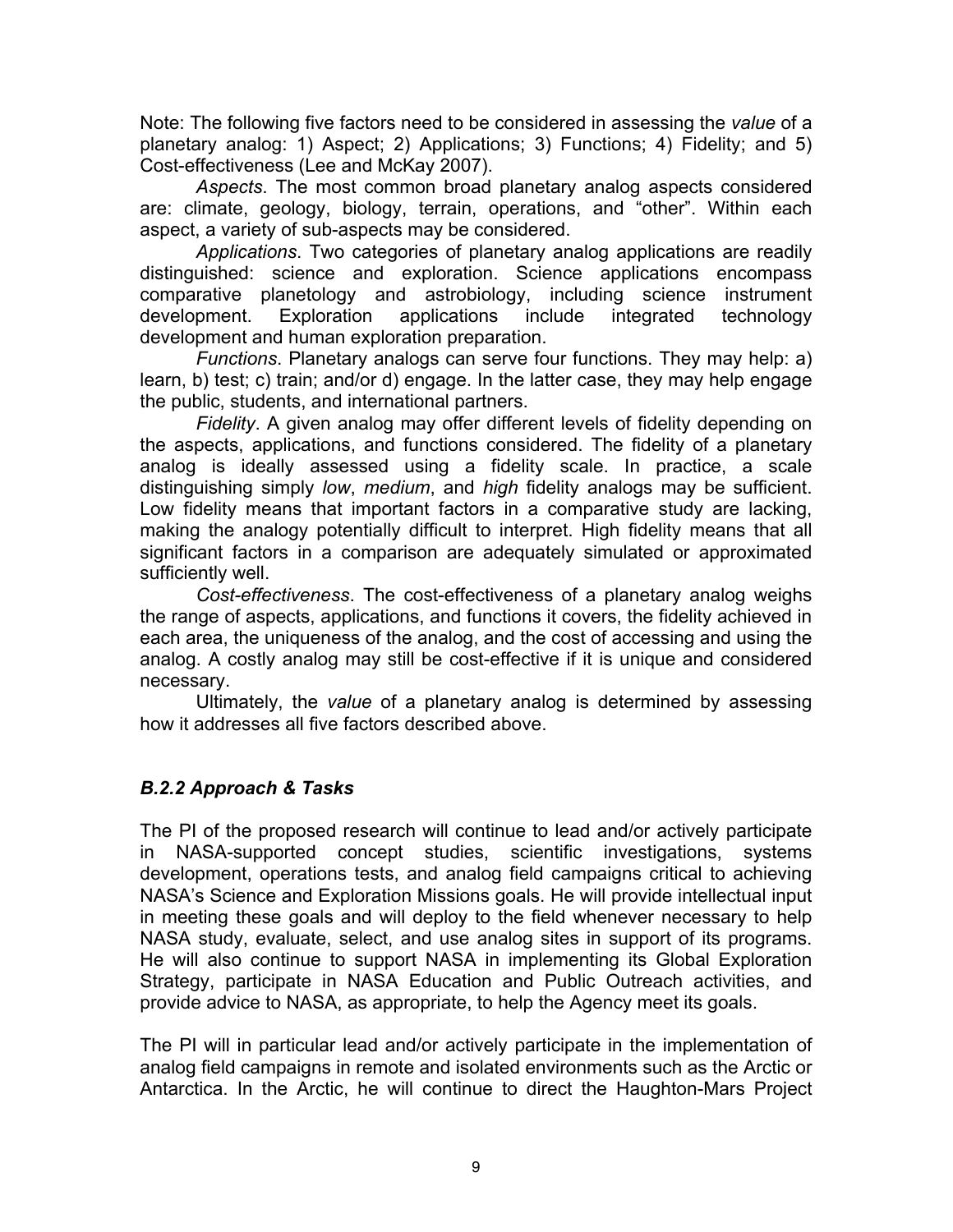(HMP) on Devon Island, High Arctic, be responsible for the management the Haughton-Mars Project Research Station (HMP RS) and its assets (including existing deployed NASA assets), and support NASA activities at the site as required to meet NASA's Science and Exploration Missions goals. Safety will remain a top priority in the conduct or support of all analog field deployments.

The SETI Institute will subcontract to the Mars Institute the provision of logistical support for the analog field deployments required in the proposed effort. The Mars Institute (MI) is a California-registered non-profit research and logistics organization based at the NASA Research Park at Moffett Field. MI is the established manager and logistics provider for the Haughton-Mars Project, and has unique expertise and experience for supporting NASA and/or SETI Institute missions at other remote and isolated analog sites.

The PI will focus his participation in exploration field research in areas that will advance our understanding of how to enable and optimize the future exploration of rocky planetary surfaces by robotic systems and humans, in particular the conduct of advanced planetary exploration EVA (extravehicular activity), the support of surface operations (in particular science operations), the design and use of planetary exploration instruments, tools, and systems (including surface exploration mobility systems), and investigations of human factors as they pertain to planetary exploration.

The PI will carry out these tasks by interacting closely with Dr. Christopher P. McKay, Technical Officer for the proposed Cooperative Agreement, and with other researchers and personnel throughout NASA.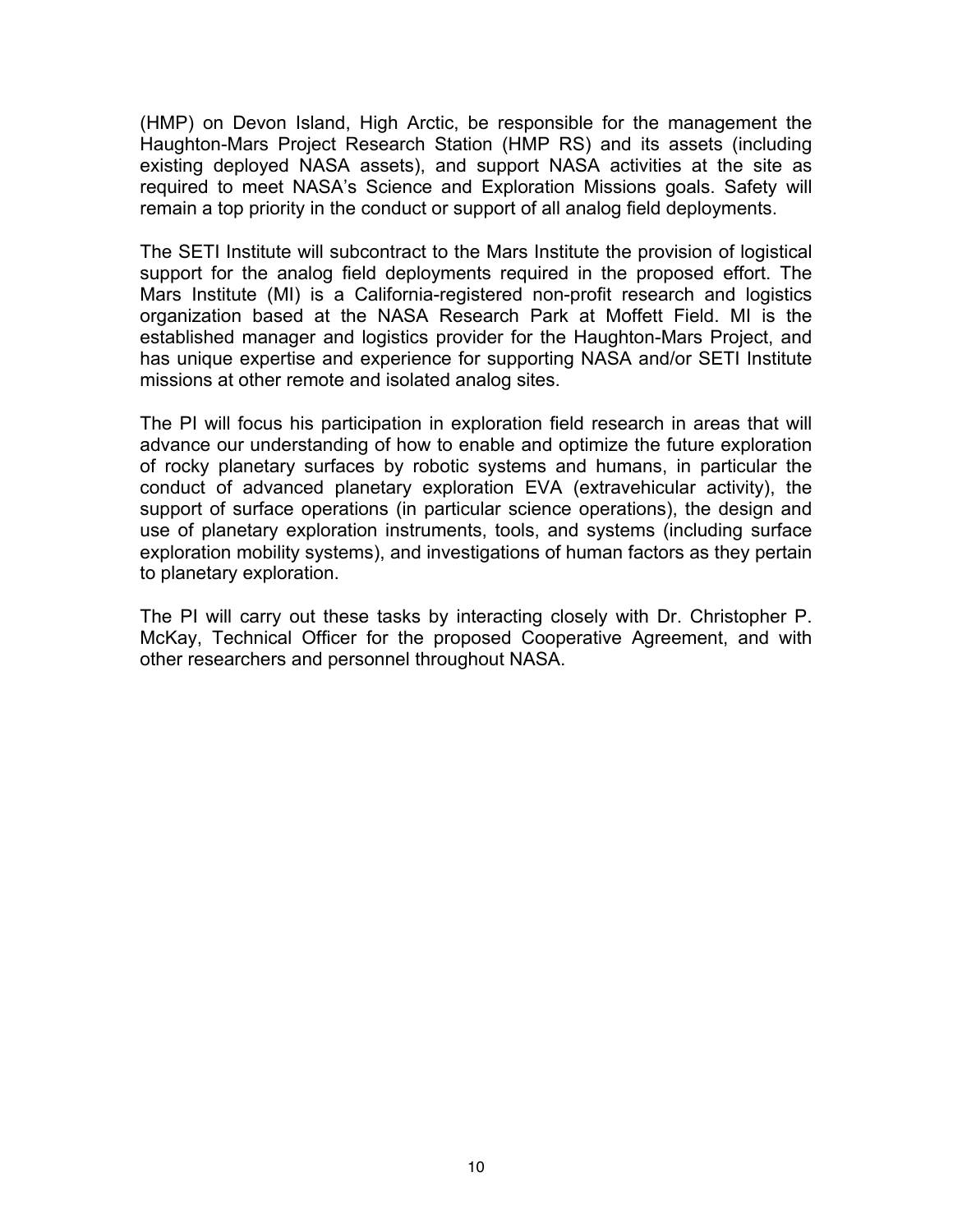### **Impact of Proposed Work to Knowledge in the Field and How it Builds on Previous Accomplishments**

The proposed research addresses all five key objectives for NASA's Science Plan (Table 2) and will advance our knowledge in many areas of Earth and Planetary Sciences and Astrobiology, in particular:

- Earth and Planetary Geology
- Earth and Planetary Climate Evolution
- Polar Science
- Ecology
- Microbiology

It is anticipated that the proposed research will result in advances not only in our academic understanding of planets and astrobiology, but also in the definition and implementation of new Moon and Planetary science missions for NASA.

The proposed field research will build on over 12 seasons of field science investigations at the Haughton Crater site on Devon Island and on the many other analog field research programs the PI has participated in (see List of Publications in PI's CV).

The proposed research is also responsive to core needs of NASA's Strategic Plan exploration goals and objectives, and will be critical to advancing our knowledge of how to plan and execute future exploration missions to the Moon, Mars, NEAs, Phobos and Deimos with robotic systems and humans, in particular through:

- Analog Site Selection and Field Activities
- Moon/Planetary Science and Exploration Missions Site Selection
- Technology Development for Moon/Planetary Science and Exploration
- Strategies for Moon/Planetary Science and Exploration
- Moon/Planetary Surface Science and Exploration Operations
- Human Experience Building for Moon/Planetary Science and Exploration.

It is anticipated that the proposed research will provide critical support and guidance to NASA's exploration mission. The primary purpose and established benefit of analog fieldwork lies in risk reduction. Field validated technologies and strategies, and field-trained personnel – crew and ground personnel alike – are essential to the success of robotic missions and human spaceflight. For instance, the participation of NASA flight surgeons in HMP field campaigns has been key to advancing not only new telemedicine technologies and the development of critical crew health support strategies for Moon and Mars, but also the training of crew support personnel in planetary analog surface operations and expeditionary medicine.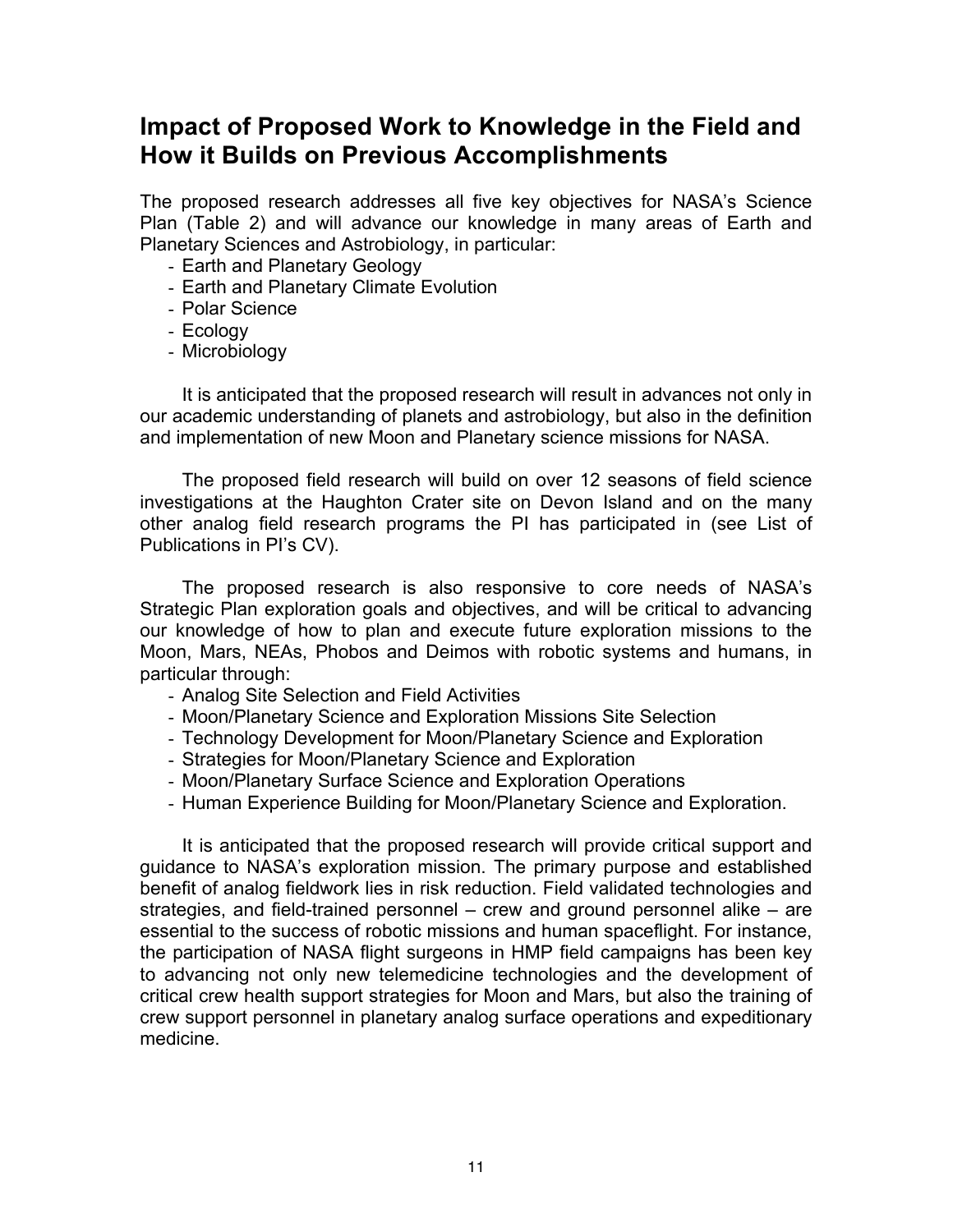#### **Maximizing Impact and Leveraging**

An important attribute of the proposed research is the maintenance of a tight connection between NASA's SMD and HEOMD goals. For instance, Exploration activities to be conducted at analog sites will be driven, whenever possible, by actual and planetary-relevant field science agendas and operations. This has been the premise of the NASA Haughton-Mars Project since its inception. The proposed research will build on 12 years of experience and successes at HMP.

The proposed work will continue to access and use, whenever appropriate, the HMP Research Station's infrastructure and assets, including its airstrip, base camp facilities, field vehicles, science instruments, field equipment, tools, and also the considerable experience of the HMP's field personnel. The leveraging of existing infrastructure and resources dedicated to supporting planetary analog field activities will optimize risk reduction and cost-effectiveness for NASA.

The proposed research also has strong potential for engaging external (non-NASA and non-SETI Institute) parties as deemed of value to NASA. Analog fieldwork is a fertile ground for establishing win-win collaborations with International space agencies. At HMP for instance, the Canadian Space Agency (CSA) has been involved in supporting a portion of the Science and Exploration studies conducted at the site. The HMP RS was selected by CSA to serve for six years as a node in the CSA's Canadian Analog Research Network (CARN). At a minimum, this means that there may be opportunities, where appropriate, for leveraging field resources to reduce costs for all parties.

The proposed research will also be conducive to establishing collaborations between government and private sectors. For instance, HMP may serve as an experimental model for how a remote and isolated outpost dedicated to field research can be operated by the private sector (Mars Institute and SETI Institute) in support of research activities and other exploration operations sponsored by government agencies (NASA and CSA).

The proposed research will also provide ample opportunities for offering Science and Exploration Community Services, such as the convening and organization of science and exploration conferences and workshops, and for conducting Education and Public Outreach activities, including opportunities for direct participation of students and teachers in field campaigns, where appropriate.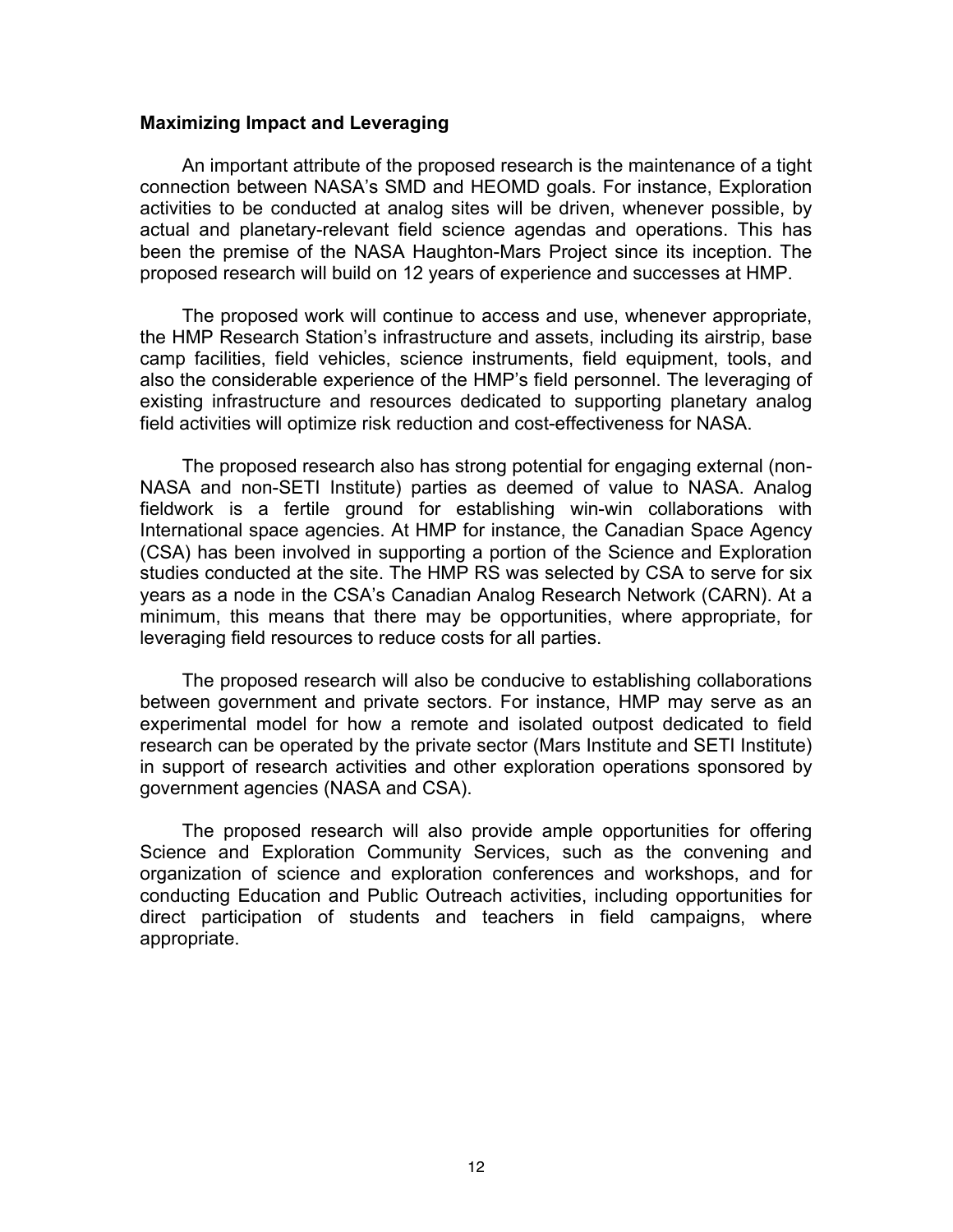### **Relevance of Proposed Research to NASA Programs**

The proposed research is directly relevant to several of NASA's enterprises and programs and is cross-cutting by design.

The proposed research addresses several specific research themes central to areas of interest in NASA's Science Mission Directorate (SMD). The proposed research will in particular fit squarely within the scopes of NASA's new Emerging Worlds, Habitable Worlds, PSTAR (Planetary Science and Technology through Analog Research), and Solar System Workings programs. Support for the proposed research may come in part from grant funding from the above programs.

The proposed research will also be responsive to the Robotic Exploration goals of NASA SMD, and also to the Human Exploration goals of NASA HEOMD, in particular NASA's Asteroid Grand Challenge (AGC) and NASA's Asteroid Retrieval Mission (ARM). Existing collaborations between the PI and research teams with various NASA Human Architecture Teams (HATs), and the PI's involvement in Blue Sky brainstorming meetings on a as-needed basis, are anticipated to continue and be further developed through the proposed cooperative research.

The proposed Education and Public Outreach activities will support the goals of NASA's STEM education goals and objectives.

#### **Coordination with NASA's SSERVI**

Whenever possible, the proposed research will be carried in coordination with the NASA Solar System Exploration Research Virtual Institute (SSERVI). As indicated in the NASA Science Plan 2014 document, "*NASA SMD and HEOMD established the SSERVI to conduct basic and applied research fundamental to understanding the Moon, Mars and its moons, near-Earth asteroids, and the near-space environments of these target bodies, while advancing human exploration of the solar system*". The proposed research fits squarely within the scope of the SSERVI's research interests and activities.

Examples of proposed research activities that would benefit from coordination with the SSERVI include field research activities to be conducted at planetary analog field sites, including HMP, or the proposed organization of a *Third International Conference on the Exploration of Phobos and Deimos*.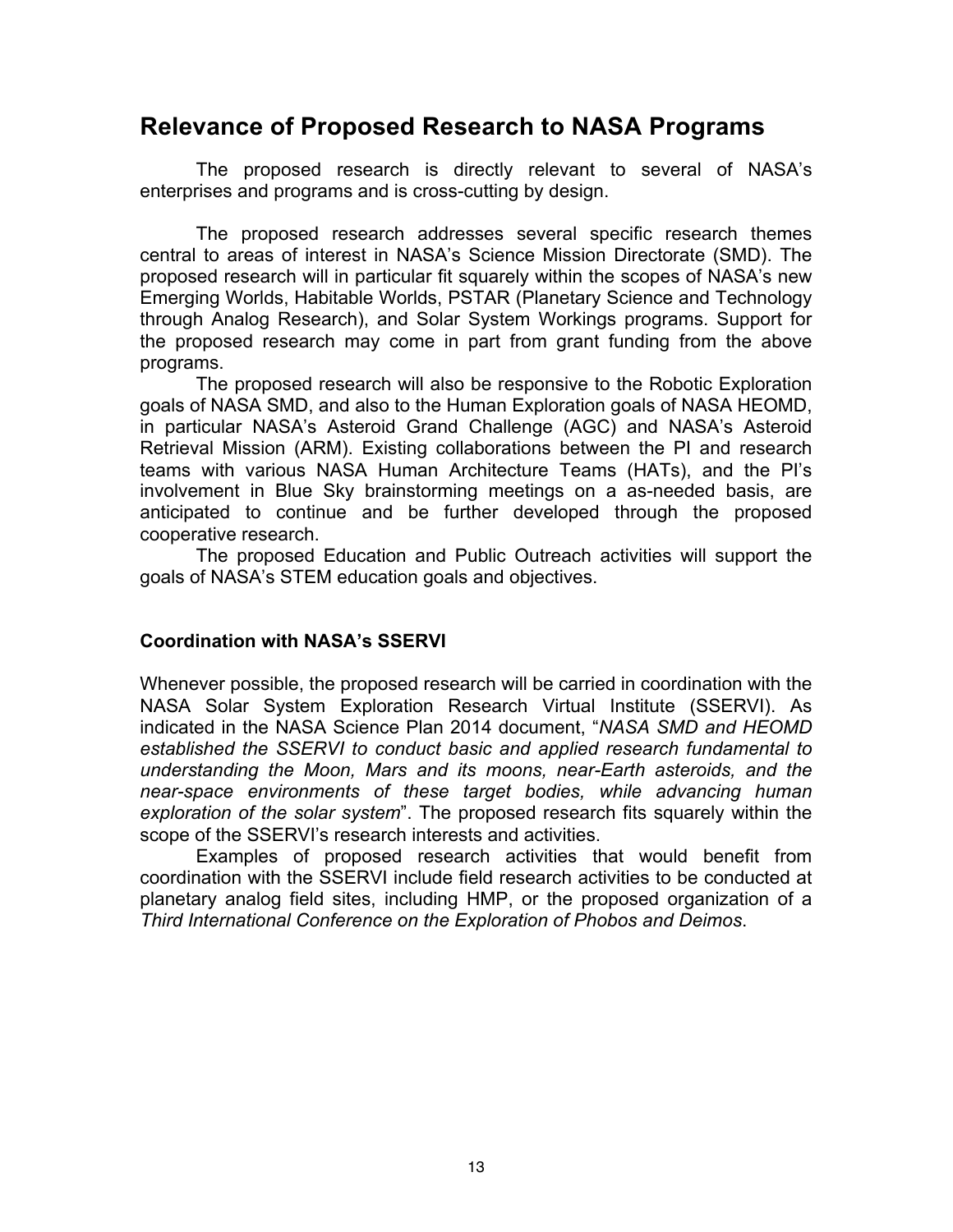### **Work plan**

A three-year work plan is proposed, including provisions for three NASA Haughton-Mars Project summer field campaigns on Devon Island and/or at other terrestrial analog sites.

A summary breakdown of the proposed work plan schedule with field season-driven HMP campaigns is provided below.

| <b>YEAR1</b>  | 2014<br>Jul-Aug:<br>Sep-Dec: | HMP-2014 Field Campaign, Devon Island, Arctic<br>HMP-2014 Data Analysis and Results Publication |
|---------------|------------------------------|-------------------------------------------------------------------------------------------------|
|               | 2015<br>Jan-Jun:             | HMP-2015 Field Campaign Planning<br>Published Papers in Coop Agreement Annual Report            |
| <b>YEAR 2</b> | 2015<br>Jul-Aug:<br>Sep-Dec: | HMP-2015 Field Campaign, Devon Island, Arctic<br>HMP-2015 Data Analysis and Results Publication |
|               | 2016<br>Jan-Jun:             | HMP-2016 Field Campaign Planning<br>Published papers in Coop Agreement Annual Report            |
| <b>YEAR 3</b> | 2016<br>Jul-Aug:<br>Sep-Dec: | HMP-2016 Field Campaign, Devon Island, Arctic<br>HMP-2016 Data Analysis and Results Publication |
|               | 2017<br>Jan-Jun:             | HMP 2017 Field Campaign Planning.<br>Published papers in Coop Agreement Annual Report           |
| <b>YEAR 4</b> | 2017<br>Jul-Aug:<br>Sep-Dec: | HMP-2017 Field Campaign, Devon Island, Arctic<br>HMP-2017 Data Analysis and Results Publication |
|               | 2018<br>Jan-Jun:             | HMP 2018 Field Campaign Planning.<br>Published papers in Coop Agreement Final Report            |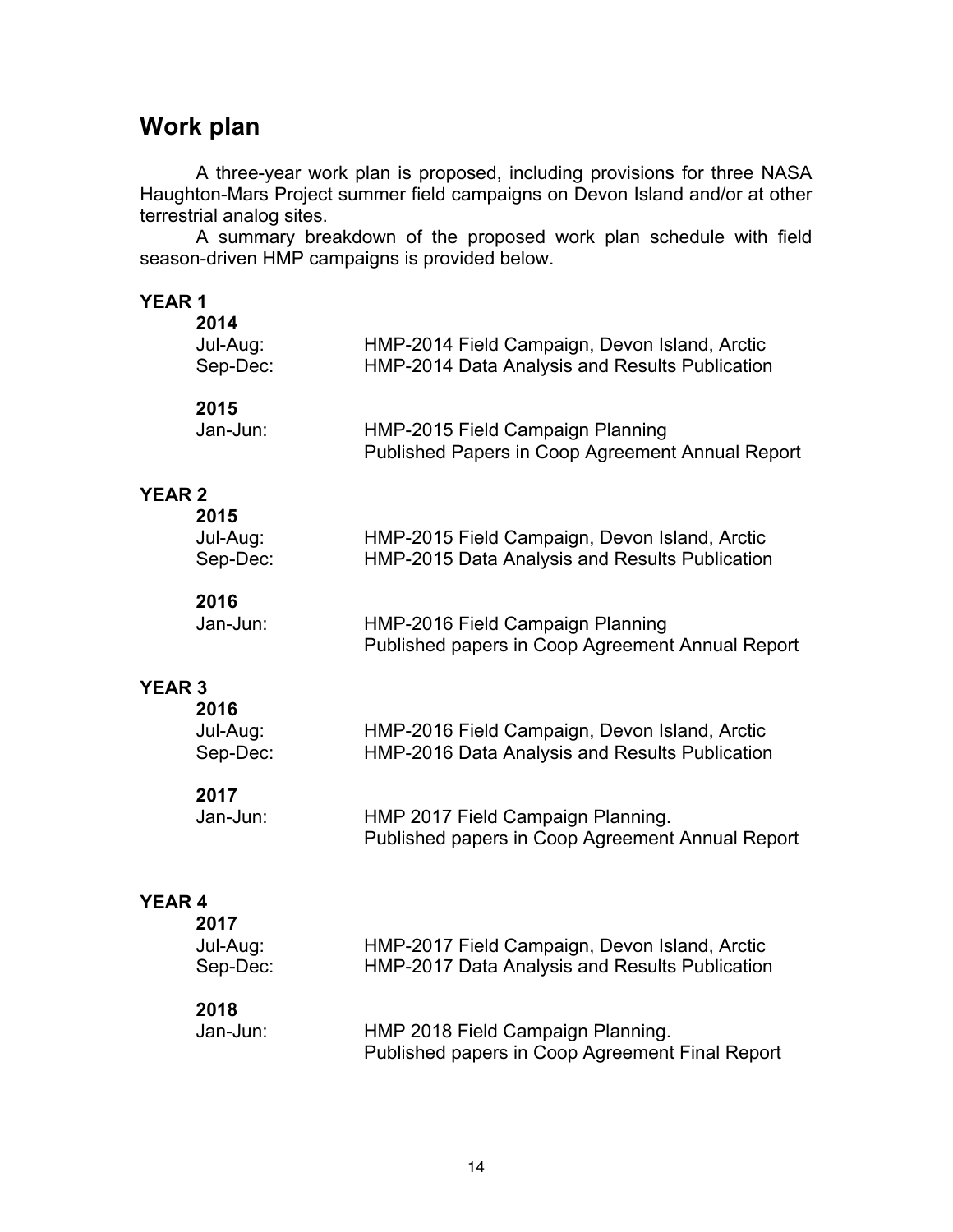### **Personnel**

Dr Pascal Lee (408-687-7103; plee@set.org of the SETI Institute's Carl Sagan Center will serve as Principal Investigator (PI) for the research proposed in this Cooperative Agreement. He will be responsible for meeting all research and research support objectives set forth in this proposal. He will in particular continue to serve as PI and Director for the NASA Haughton-Mars Project.

Dr Chris McKay (650-604-6864; chris.mckay@nasa.gov) at NASA Ames Research Center (ARC) will serve as Technical Officer for this Cooperative Agreement.

Exploration program activities will be coordinated with other NASA centers, NASA HQ, and the NASA SSERVI.

The proposed research will also involve a number of collaborations outside NASA, including external Education and Public Outreach (E/PO) partners.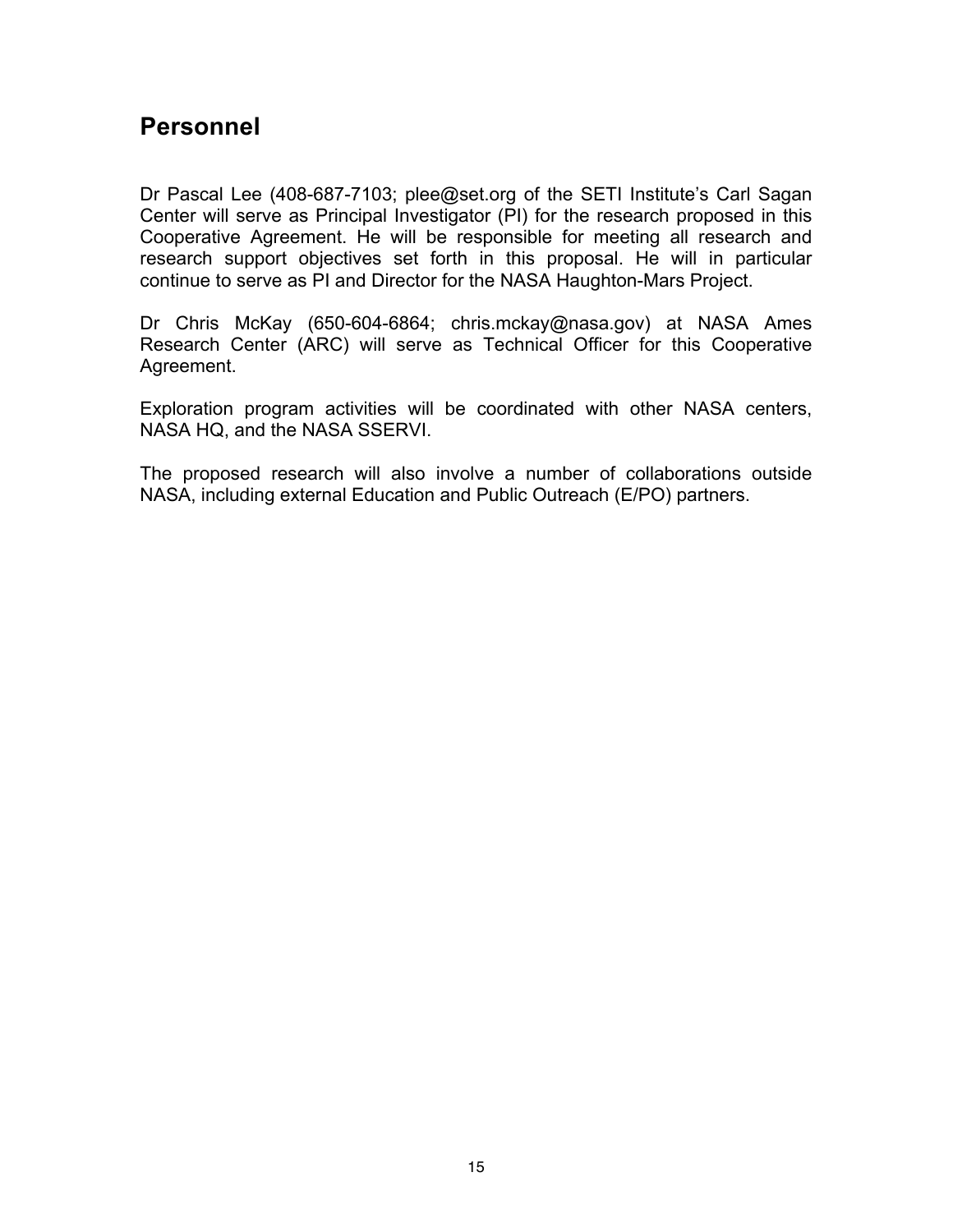### **Facilities, Equipment and Logistics**

The SETI Institute is the home institution of the proposing PI. The Institute will provide overall management support for the proposed research program.

The NASA Haughton-Mars Project Research Station (HMP RS) represents a significant infrastructure and set of pre-deployed assets at the field research site on Devon Island, High Arctic, currently under management and operational responsibility of the Mars Institute in collaboration with the SETI Institute.

The Mars Institute will be subcontracted by the SETI Institute to arrange, procure or provide the required field project management, field logistics, field safety measures, field equipment and supplies, programmatic travel, and field communications, computing and networking needs of the HMP in support of NASA-sponsored activities on Devon Island and other accessible areas of the High Arctic. Logistics support for the NASA HMP may be purchased in part from the Polar Continental Shelf Project (PCSP) of Natural Resources Canada.

The Mars Institute, as collaborating partner on the NASA HMP, will make its "MOON-1" (a.k.a. *HMP Okarian*) and "MARS-1" Humvee rovers and other assets deployed at the HMP RS available to the SETI Institute in support of the proposed field research program on Devon Island.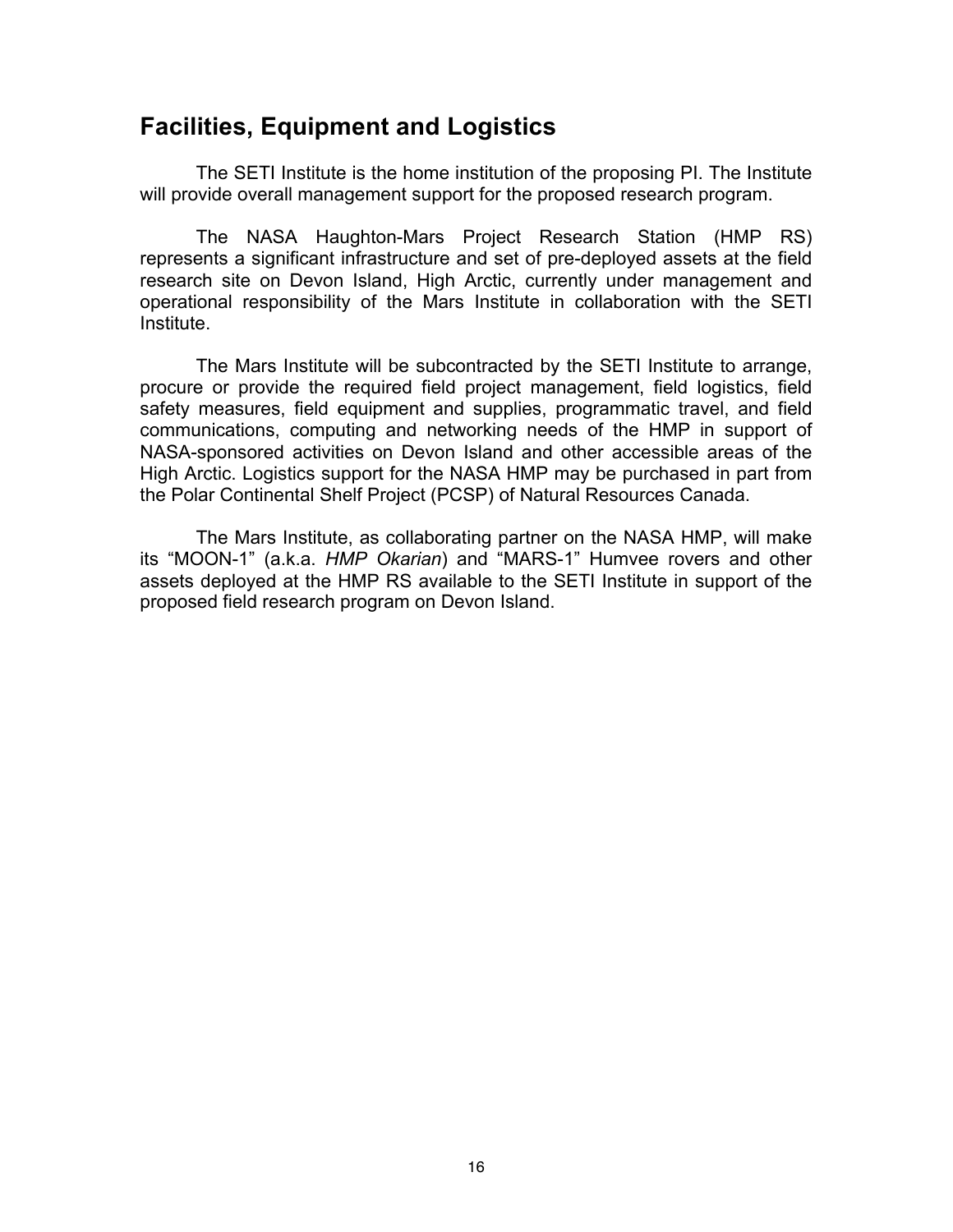### **Budget Justification**

The proposed total budget includes provisions for research to be performed at the SETI Institute, NASA Ames Research Center, and the Mars Institute as subcontracted by the SETI Institute.

The proposed budget is divided into two components:

1) The SETI Institute Core Budget, which includes the costs incurred in the performance of all tasks under Category A (Fundamental & Applied Planetary Science and Exploration Research) + the PI's labor costs in the performance of tasks under Category B (Planetary Analogs Field Research).

2) Subcontract to Mars Institute, which covers the performance of all tasks under Category B (Planetary Analog field Research), except the PI's labor costs.

#### *1. Core Budget at SETI Institute*

The Core Budget at the SETI Institute covers tasks to be performed under Proposed Research Category A, as well as the PI's labor when planning and implementing field deployments to planetary analogs.

Labor at the SETI Institute includes:

- 80% of P. Lee's time as PI of the proposed Cooperative Agreement
- 100% of time for a graduate student to help the PI with research and logistics tasks at the SETI Institute.

Materials, Supplies and Services to be provided to the SETI Institute in support of the proposed research include:

- Field safety equipment and supplies for the PI and/or Student n support of analog field deployments.
- Office equipment and supplies for the PI and/or Student.
- Systems Administration support for the PI and/or Student, as well as work related long-distance roaming phone and internet access services for the PI and/or Student.
- Academic and/or technical literature directly related to the PI's proposed research.
- Copying and Printing costs, for instance publications and conference posters.

Travel comprises both Programmatic Travel and Professional Travel.

*Programmatic travel* includes travel for the PI or Student to participate in field campaign planning meetings (NASA JSC in Houston, MI in Vancouver), two annual NASA HQ briefing, the HMP Summer Field Campaign in the Arctic (2 trips to enable participation in the mid-season SSERVI meeting at NASA ARC), and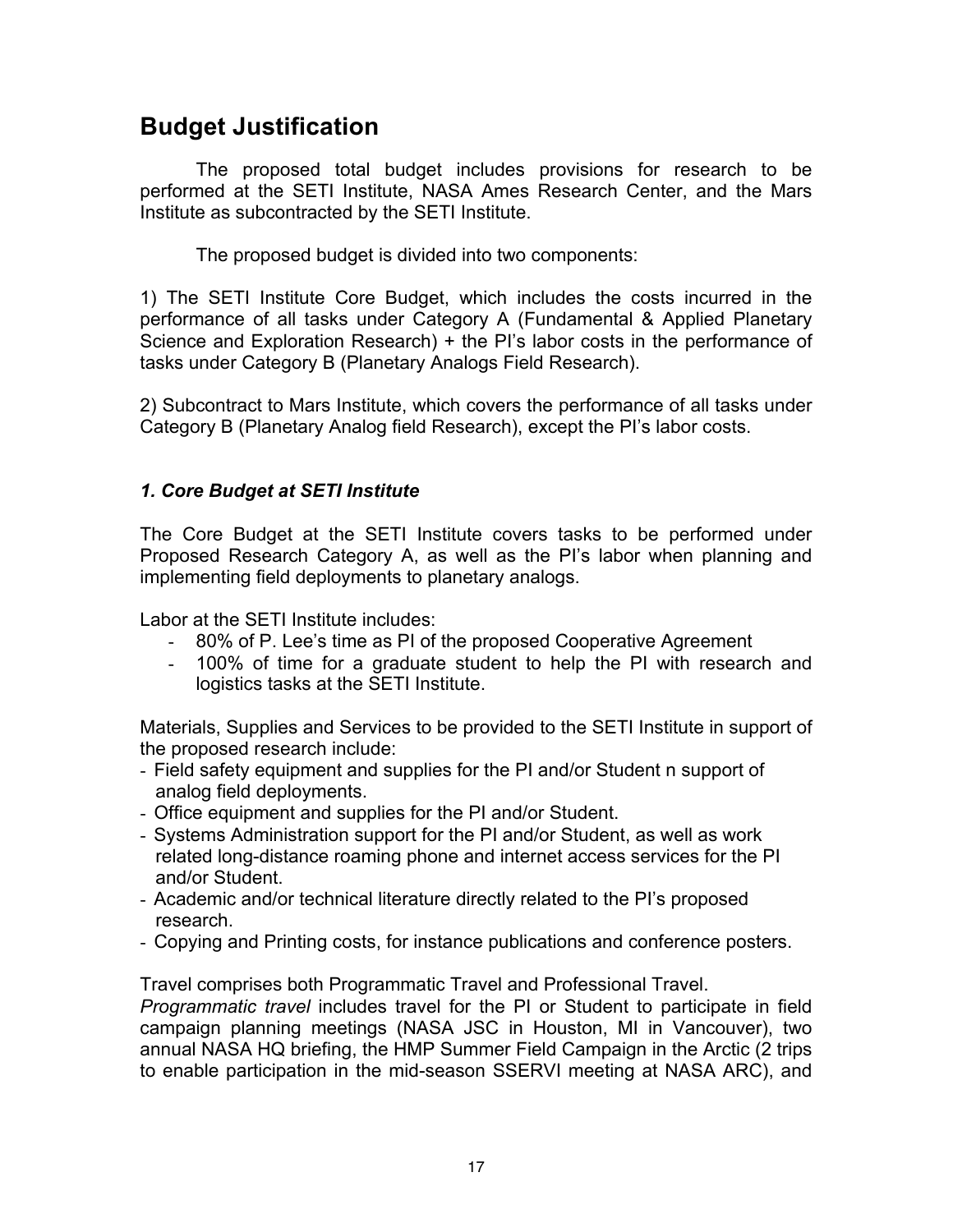the HMP Winter Meeting in the Arctic (to meet reporting obligations to local government agencies overseeing access and use of HMP field site).

*Professional travel* includes travel for the PI or Student to present and/or discuss Science and/or Exploration research results at NASA-sponsored technical meetings. Substantial professional travel is required due to the multidisciplinary nature of the proposed analog field research and the large collaborative teams typically involved in NASA analog field activities.

Indirect costs are computed consistent with the SETI Institute's approval from the Office of Naval Research on 8/21/13 for a negotiated FY 2013 Indirect Cost rate. The approved indirect cost rate is 25.9%. Items of equipment with a unit purchase price of \$5,000 or more are excluded from indirect cost application. Subcontract amounts above \$25,000 per subcontract are excluded from IDC.

#### *2. Subcontract to Mars Institute*

The Mars Institute is a California-registered private non-profit research & logistics organization based at NASA's Ames Research Center's NASA Research Park, Bldg 19, Suite 2047, Moffett Field, CA 94035-0006, USA.

MI is currently the established organization providing project management and logistics support to the Haughton-Mars Project (HMP). In particular, the MI manages and operates the Haughton-Mars Project Research Station (HMP RS) on Devon Island, High Arctic. The MI has unique expertise in supporting the HMP and other complex analog field campaigns in remote and isolated environments. While the MI's role is to provide project management and logistics support to the HMP, ultimate responsibility for the direction and implementation of HMP research and field campaigns rests with PI P. Lee at the SETI Institute. (Note: Mars Institute is not to be confused with the Mars Society, a former participating organization in HMP activities).

The proposed subcontract to the Mars Institute covers tasks to be performed and anticipated expenses associated with field deployments, except the PI's labor when planning or implementing the field deployments. The field budget was estimated on the basis of the PI's 17 consecutive years of experience in developing and directing the NASA Haughton-Mars Project (HMP) (1997-Present) and participation in over 30 polar field campaigns, the SETI Institute's 14 years of experience in managing the HMP (2000-Present), and the Mars Institute's 10 years of co-management of the HMP with the SETI Institute (2005-Present).

The *field* budget is designed to accommodate NASA's continued need to access and use planetary analogs over the next few years in support of its Science and Exploration Missions. This need is evidenced by the specific inclusion of the HMP in recent MMAMA (Moon & Mars Analog Missions Activities) Announcements of Opportunity over the past 5 years. The MMAMA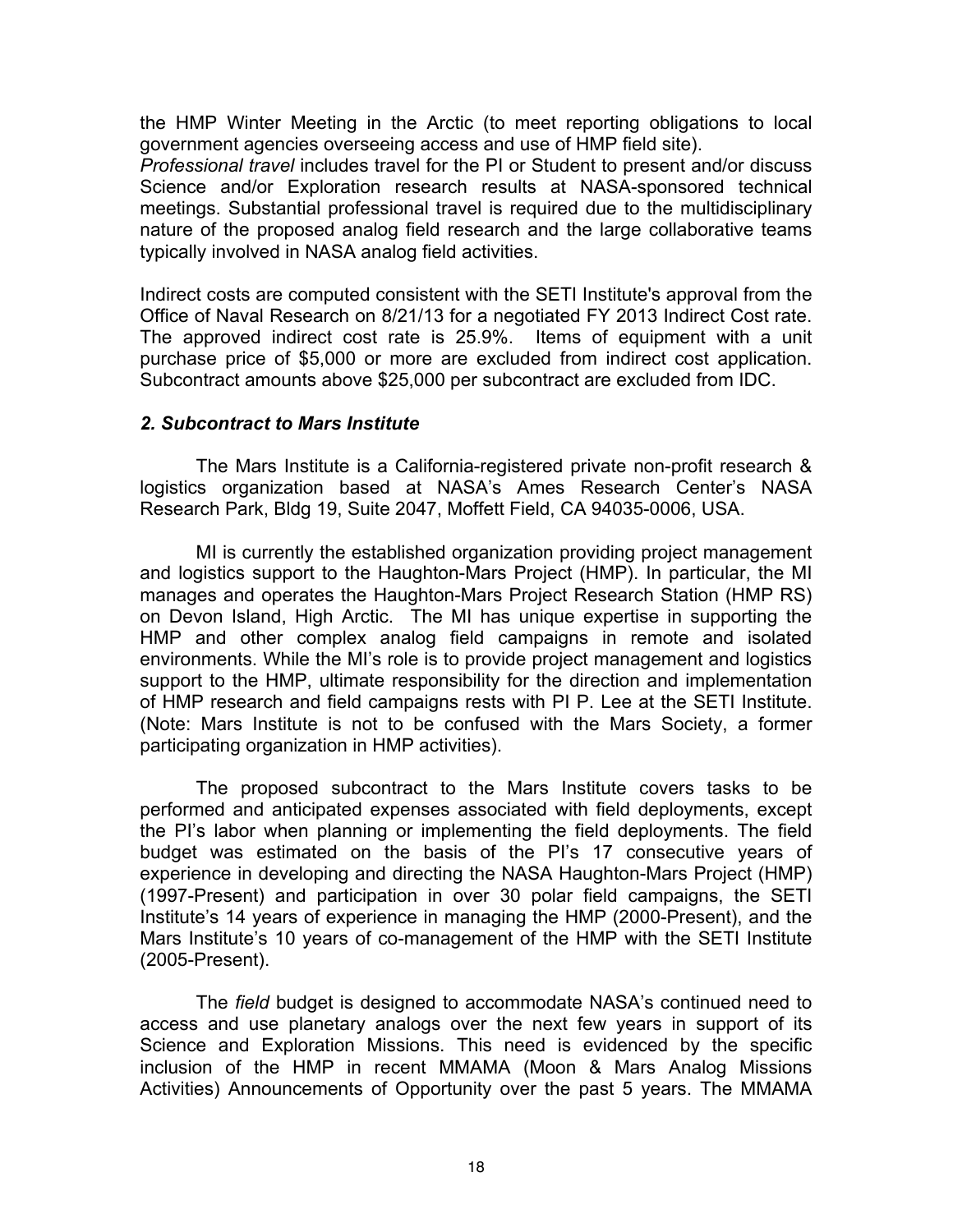AO explicitly identified the HMP as an established site for NASA to conduct both Science and Exploration research activities and invites researchers to propose to do work at HMP. It is anticipated that the HMP will continue to be identified in upcoming PSTAR AOs.

The MI subcontract budget is based on an estimation of need of use by NASA of the HMP site over the next three years: approximately 900 NASA person-days in the field plus the deployment of substantial amounts of hardware in support of NASA SMD and HEOMD activities. The present MI subcontract budget includes provisions for:

Basic Services (Support to be provided to all field participants regardless of the specifics of their field program). Basic Services are budgeted on the basis of:

- A Fixed Access Fee, which covers i) the cost of transporting each participant between Resolute Bay and Devon Island, ii) the cost each year of transporting all common-use equipment and supplies from their source to HMP RS (general deployment cost), and iii) the cost of using the existing HMP RS material infrastructure (amortization and maintenance of existing HMP RS assets). The Fixed Access Fee is assessed once per person participating at HMP regardless of the duration of their stay on Devon Island.
- A Field Per Diem, which covers i) the daily cost of each participant's use of common consumables (food, fuel for base camp power and heating, etc.), and ii) the daily share of each participant's contribution to the employment cost of HMP field support personnel employed by the Mars Institute.

Advanced Services (Additional support to be provided to Complex Activities based on those activities' specific needs). NASA Science and Exploration analog field campaigns are typically Complex Activities in this regard. Their planning and implementation requires:

- Labor, i.e. Additional MI personnel labor support specifically needed to ensure adequate planning and implementation of a Complex Activity during an HMP field campaign.
- Equipment, Supplies & Services, i.e. Additional material or service support specifically needed to ensure adequate planning or implementation of a Complex Activity, including fuel for ATVs (All-Terrain Vehicles) needed in traverse-intensive activities, dedicated tent space at camp or deep in the field, ATV rental, a *share (50%)* of the daily cost of operating the MI's Mars-1 and Moon-1 Humvee Rovers during the analog field campaign, and high-bandwidth satellite communication time.
- Logistics and Travel, i.e. Additional programmatic transportation and travel costs specifically needed to ensure adequate planning or implementation of a Complex Activity, in particular travel costs for MI personnel to attend field campaign planning and coordination meetings at NASA ARC or JSC, field deployment costs of key MI personnel needed to support a Complex Activity, and field deployment costs for specialized Cargo needed in to implement the Complex Activity. Cargo airlift from Moffett Field, CA to Resolute Bay may be